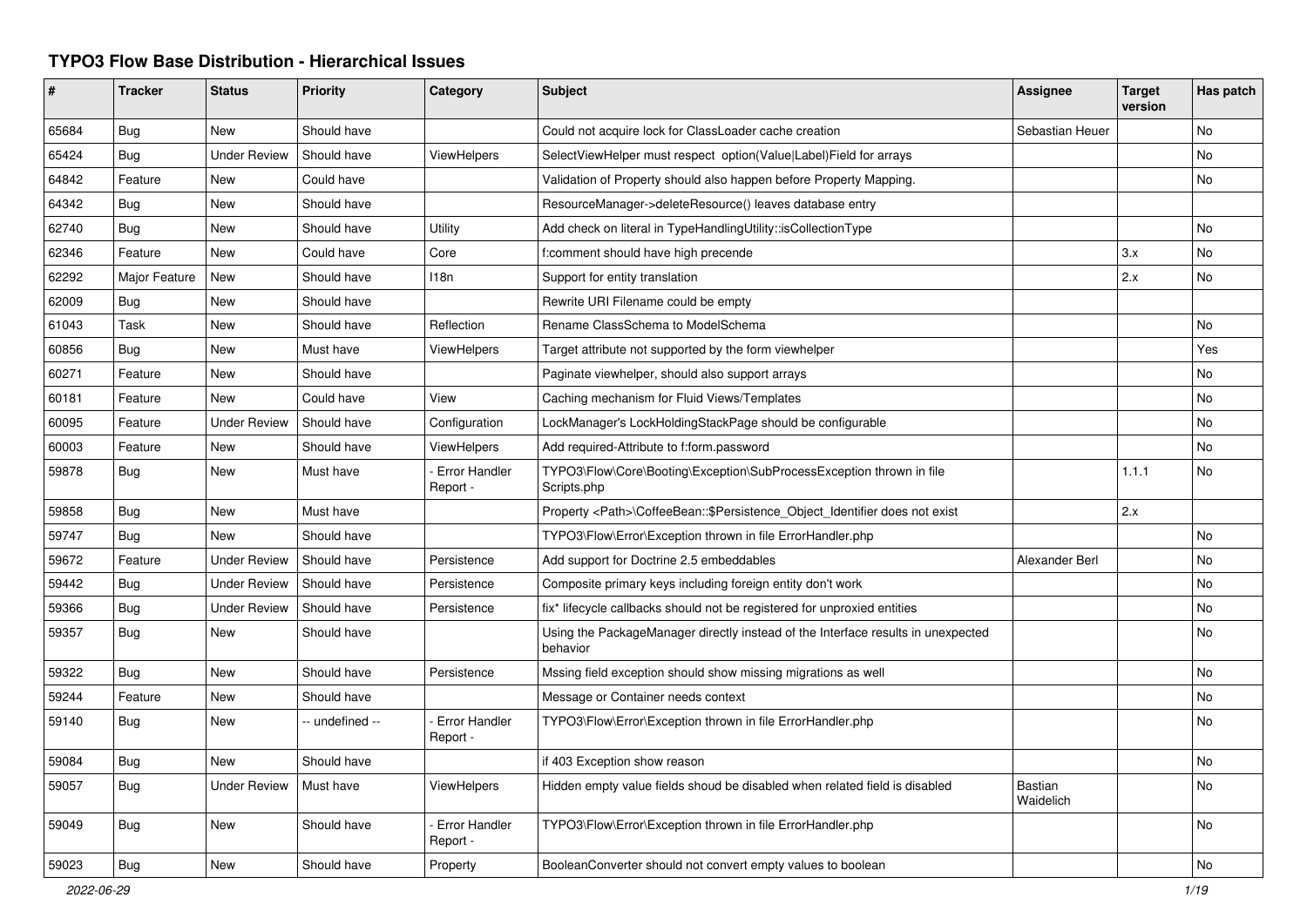| ∦     | <b>Tracker</b> | <b>Status</b>       | <b>Priority</b> | Category                  | <b>Subject</b>                                                                                      | <b>Assignee</b>       | Target<br>version | Has patch |
|-------|----------------|---------------------|-----------------|---------------------------|-----------------------------------------------------------------------------------------------------|-----------------------|-------------------|-----------|
| 59019 | Suggestion     | New                 | Should have     |                           | Add marker for lazyloaded properties to \TYPO3\Flow\var_dump                                        |                       |                   |           |
| 58996 | <b>Bug</b>     | New                 | Should have     |                           | ResourceManager adding to persistence                                                               |                       |                   | <b>No</b> |
| 58983 | <b>Bug</b>     | New                 | Should have     |                           | format.date does not respect linebreaks and throws exception                                        |                       |                   | No        |
| 58976 | Bug            | New                 | Should have     |                           | debug_backtrace                                                                                     |                       |                   |           |
| 58975 | <b>Bug</b>     | New                 | Must have       | Documentation -           | Fix command for Linux in Qucikstart documentation                                                   |                       |                   | <b>No</b> |
| 58927 | Bug            | New                 | Should have     | Security                  | Overlapping ressouce definitions in Policy.yaml resolved incorrectly                                |                       | 2.1               | <b>No</b> |
| 58921 | Bug            | New                 | Should have     |                           | f:form.* VHs crash if NOT inside f:form but followed by f:form                                      |                       |                   | No        |
| 58894 | <b>Bug</b>     | New                 | Must have       | Error Handler<br>Report - | MySQL max key length exceeded during Neos setup                                                     |                       | 2.x               | <b>No</b> |
| 58862 | Bug            | Needs<br>Feedback   | Should have     | ViewHelpers               | FormViewHelper doesn't accept NULL as value for \$arguments                                         | Bastian<br>Waidelich  |                   | Yes       |
| 58852 | Bug            | New                 | Should have     | Security                  | TYPO3\Flow\Security\Exception\AccessDeniedException should clarify which action<br>fails to execute |                       |                   | <b>No</b> |
| 58773 | <b>Bug</b>     | Accepted            | Should have     | MVC - Routing             | Improve NoMatchingRouteException                                                                    | Bastian<br>Waidelich  |                   | <b>No</b> |
| 58744 | Bug            | New                 | Should have     |                           | Can not split configuration in settings.yaml                                                        |                       |                   | No        |
| 58622 | Feature        | New                 | Must have       | Core                      | Clearer Exception: Array to string conversion                                                       |                       |                   | <b>No</b> |
| 58579 | Feature        | New                 | Should have     |                           | Adding own environment constants to Flow                                                            |                       | 2.x               | No        |
| 58494 | <b>Bug</b>     | Needs<br>Feedback   | Must have       | MVC - Routing             | Inifinite redirects if index.php presents in URI                                                    | Bastian<br>Waidelich  |                   | <b>No</b> |
| 58408 | Task           | New                 | Should have     |                           | Disable manualy persisting                                                                          |                       |                   | <b>No</b> |
| 58193 | <b>Bug</b>     | <b>Under Review</b> | Should have     |                           | Forward-port changelogs to master branch                                                            | Karsten<br>Dambekalns |                   | <b>No</b> |
| 58184 | Major Feature  | New                 | Should have     | Http                      | HTTP request argument building for different use cases                                              |                       |                   | <b>No</b> |
| 58153 | Bug            | New                 | Should have     | <b>AOP</b>                | Session - Scope, Property with interface annotation fails at wakeup                                 |                       | 2.1               | <b>No</b> |
| 57972 | Bug            | New                 | Should have     | Documentation             | Missing @ManyToOne in example for resource                                                          |                       |                   | No        |
| 57885 | <b>Bug</b>     | New                 | Must have       |                           | Inputs are cleared from a second form if the first form produced a vallidation error                |                       |                   | <b>No</b> |
| 57815 | Bug            | New                 | Should have     | Resource                  | Invalid resources are saved in the persistent resources folder                                      |                       |                   | <b>No</b> |
| 57796 | <b>Bug</b>     | New                 | Should have     |                           | XLIFF Fails if $id ==$ nodedata                                                                     |                       |                   | <b>No</b> |
| 57763 | Feature        | New                 | Should have     |                           | Allow controller / package / action as params in<br>\TYPO3\Fluid\ViewHelpers\Form\ButtonViewHelper  |                       |                   | No        |
| 57541 | Bug            | <b>Under Review</b> | Must have       | Security                  | Content Security: operands work intrinsically differently in Rewrite and Manual check               |                       |                   | No        |
| 57450 | <b>Bug</b>     | New                 | Should have     | Validation                | International E-Mail addresses (umlauts, etc.) are not validated correctly                          |                       |                   | No        |
| 57437 | Bug            | New                 | Should have     | Package                   | Composer package replacement is not supported                                                       |                       |                   | No        |
| 57374 | <b>Bug</b>     | New                 | Should have     | Session                   | Persisted entities saved in session are not resolved                                                |                       | 2.x               | No        |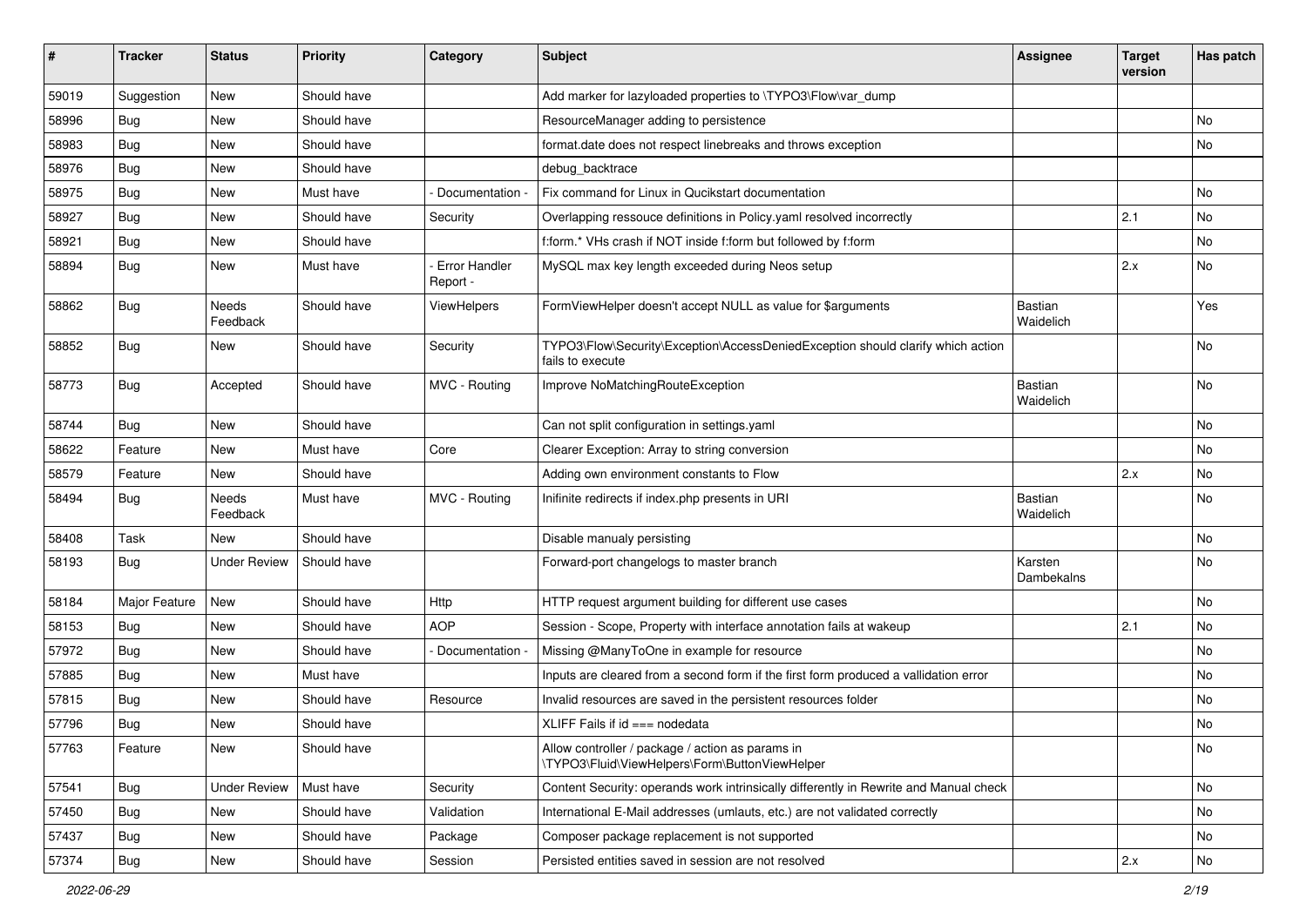| #     | <b>Tracker</b> | <b>Status</b>       | <b>Priority</b> | Category    | <b>Subject</b>                                                                                                       | <b>Assignee</b>        | <b>Target</b><br>version | Has patch |
|-------|----------------|---------------------|-----------------|-------------|----------------------------------------------------------------------------------------------------------------------|------------------------|--------------------------|-----------|
| 56916 | Feature        | New                 | Should have     | Http        | Support PATCH request method as of RFC5789                                                                           |                        |                          | No        |
| 56859 | <b>Bug</b>     | New                 | Should have     |             | PHP Warning: TYPO3_Flow_Error_Exception.php not present in Data/Temporary                                            |                        |                          |           |
| 56856 | <b>Bug</b>     | <b>Under Review</b> | Must have       |             | Fix StandardView Template                                                                                            |                        |                          | No        |
| 56744 | Feature        | New                 | Must have       |             | stay logged in                                                                                                       |                        |                          | No        |
| 56639 | Feature        | New                 | Must have       |             | Implement "getPrivateStorageUriByResource()" for recieving (image-) file URIs                                        | Robert Lemke           | 2.x                      |           |
| 56602 | Major Feature  | New                 | Should have     | Persistence | Handling Of Multi Identity Entities                                                                                  |                        |                          | No        |
| 56601 | Bug            | <b>Under Review</b> | Must have       |             | PersistenceManager wrong handling of ORM\ld                                                                          |                        |                          | No        |
| 56573 | <b>Bug</b>     | New                 | Should have     | Persistence | Converting by Flow\Identity                                                                                          |                        |                          | No        |
| 56556 | Feature        | New                 | Should have     |             | support hasProperty and isProperty                                                                                   |                        |                          | No        |
| 56555 | <b>Bug</b>     | New                 | Should have     |             | Kickstart creates wrong labels in New.html                                                                           |                        |                          |           |
| 56544 | <b>Bug</b>     | New                 | Must have       | Core        | FLOW Exception on tar package inclusion via composer                                                                 |                        |                          | No        |
| 56486 | Feature        | New                 | Should have     |             | Optimize the ObjectManager for performance                                                                           |                        |                          | No        |
| 56237 | Task           | New                 | Should have     |             | in-line (Condition) ViewHelpers should not evaluate on parsing                                                       |                        |                          | No        |
| 56107 | <b>Bug</b>     | New                 | Should have     | Property    | Property mapping configuration only supports one wildcard at a time                                                  |                        |                          | No        |
| 56074 | <b>Bug</b>     | New                 | Should have     |             | Parse errors cause meaningless Flow exception messages.                                                              | Adrian Föder           | 2.x                      |           |
| 56036 | Feature        | New                 | Should have     |             | Optimize autoloading                                                                                                 |                        |                          | No        |
| 55958 | Task           | New                 | Should have     |             | RFC: Use PHP 5.4 closure features for direct ObjectAccess                                                            |                        |                          | No        |
| 55957 | Task           | New                 | Should have     | <b>AOP</b>  | RFC: Optimize AOP proxies                                                                                            |                        |                          | No        |
| 55954 | <b>Bug</b>     | New                 | Should have     |             | Associations to ValueObjects should not be cascade all'd                                                             |                        |                          | No        |
| 55953 | Task           | New                 | Could have      | Persistence | Repair and streamline ValueObject support                                                                            |                        |                          | No        |
| 55937 | Bug            | New                 | Must have       | Session     | FlashMessage queue is lost                                                                                           |                        |                          | No        |
| 55870 | Feature        | New                 | Must have       |             | Enhance f:form.textfield or add a f:form.datefield VH with enhanced validation and<br>propertymapping                | Christian Müller       |                          | No        |
| 55831 | Feature        | New                 | Should have     |             | Different scenarios for session settings                                                                             |                        |                          | No        |
| 55793 | Feature        | <b>Under Review</b> | Could have      | Persistence | Add Support for groupBy                                                                                              | Kerstin<br>Huppenbauer |                          | No        |
| 55719 | Feature        | New                 | Could have      |             | Support additional Resource Folders                                                                                  |                        |                          | No        |
| 55306 | Bug            | Under Review        | Should have     |             | Filenames should not exceed 255 characters                                                                           | Christian Müller       |                          | No        |
| 55199 | Feature        | New                 | Should have     | Cli         | Avoid Buffering of Shell output                                                                                      |                        |                          | No        |
| 55008 | Bug            | <b>Under Review</b> | Should have     |             | Interceptors should be used in Partials                                                                              | Christian Müller       |                          | No        |
| 54744 | <b>Bug</b>     | New                 | Should have     | Log         | System.log contains many NOTICE Flow The argument "workspace" declared in<br>pointcut does not exist in method TYPO3 |                        |                          | No        |
| 54593 | Bug            | New                 | Must have       |             | ini_get return value has changed for PHP >=5.3.0 -> changed check-implementation<br>needed!                          |                        |                          |           |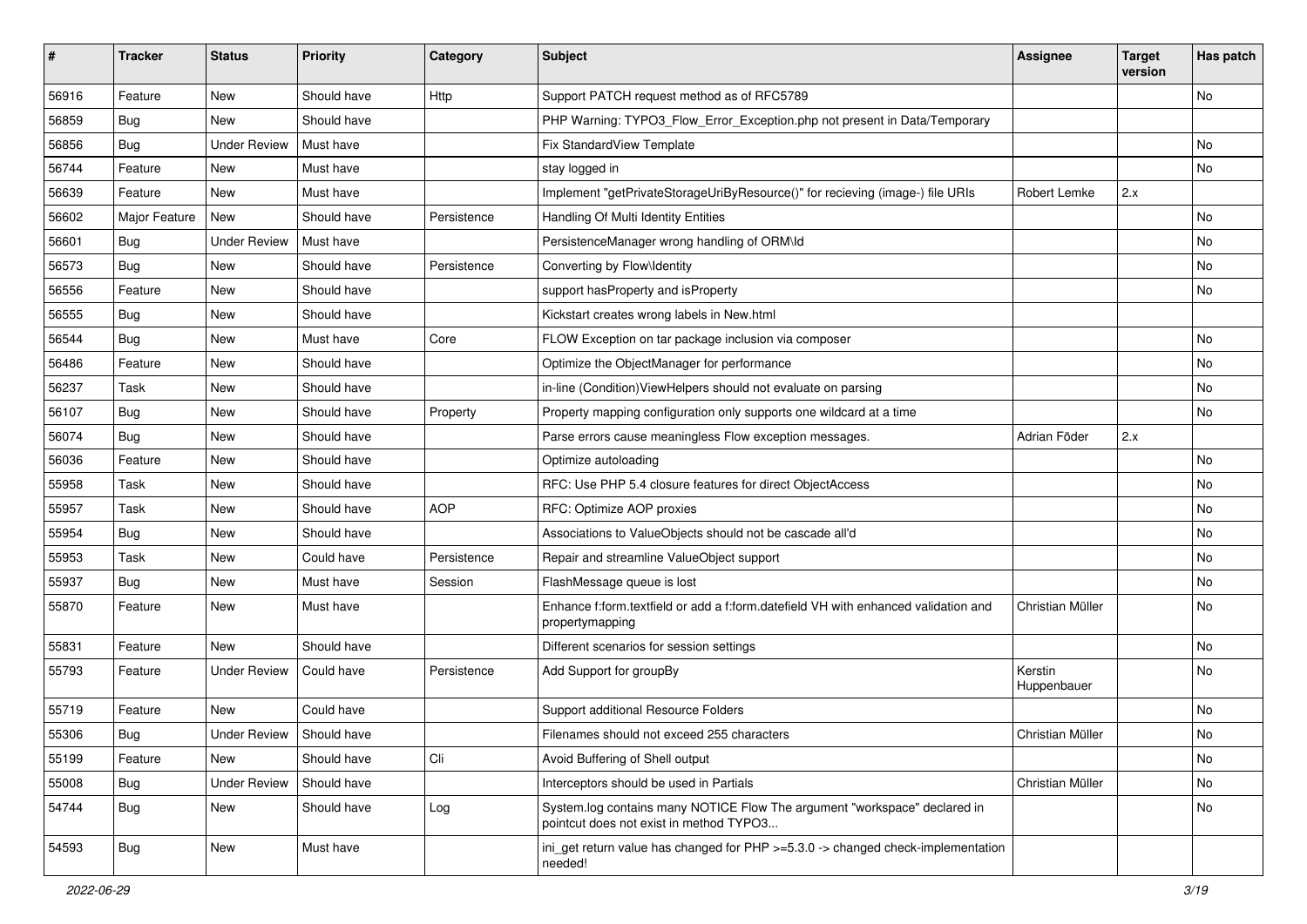| #     | <b>Tracker</b> | <b>Status</b>       | <b>Priority</b> | Category                         | Subject                                                                                     | <b>Assignee</b>      | <b>Target</b><br>version | Has patch |
|-------|----------------|---------------------|-----------------|----------------------------------|---------------------------------------------------------------------------------------------|----------------------|--------------------------|-----------|
| 54589 | Bug            | <b>New</b>          | Should have     | Security                         | Role parent is not removed from roles MM table                                              |                      |                          | No        |
| 54549 | Bug            | New                 | Must have       |                                  | PackageManager::createPackage is incompatible to PackageManagerInterface                    |                      |                          | No        |
| 54458 | Bug            | New                 | Should have     | Package                          | Missing Version Number in packages                                                          |                      |                          | No        |
| 54451 | Bug            | New                 | Must have       |                                  | No functionality at Apache environments with suexec                                         |                      |                          | No        |
| 54446 | Bug            | New                 | Should have     | Cache                            | Cache filebackend 'include once'                                                            |                      |                          | No        |
| 54403 | Bug            | New                 | Should have     |                                  | Resources remade when parent record updated                                                 |                      |                          |           |
| 54381 | Bug            | New                 | -- undefined -- | <b>Error Handler</b><br>Report - | TYPO3\Flow\Core\Booting\Exception\SubProcessException thrown in file<br>Scripts.php         |                      |                          | No        |
| 54373 | Task           | New                 | Should have     |                                  | Rename Arrays::removeEmptyElementsRecursively to<br>removeNullElementsRecursively           |                      |                          |           |
| 54284 | Bug            | New                 | Should have     | ViewHelpers                      | Default Option for Switch/Case VH                                                           |                      |                          | No        |
| 54195 | Task           | <b>New</b>          | Should have     | ViewHelpers                      | Rename and move FormViewHelper's errorClass value, currently 'f3-form-error'                | Adrian Föder         |                          | No        |
| 54181 | Bug            | New                 | Could have      | Core                             | Use date_default_timezone_get() instead of ini_get('date.timezone')                         |                      |                          | Yes       |
| 54146 | Bug            | New                 | Should have     | Security                         | Different sorting of arguments in ACL Patterns doesnt work                                  | Christian Müller     |                          | No.       |
| 54046 | Bug            | New                 | Must have       | Persistence                      | Removal of ValueObjects from a ManyToMany relationship is not possible                      |                      | 2.1                      | No        |
| 54037 | Feature        | <b>Under Review</b> | Should have     | <b>MVC</b>                       | JsonView accepts encoding options                                                           |                      |                          | No.       |
| 53971 | Feature        | New                 | Should have     |                                  | Login functionality                                                                         |                      |                          |           |
| 53961 | Bug            | New                 | Should have     |                                  | Composer installer scripts create a .Packages folder                                        |                      |                          |           |
| 53851 | Bug            | New                 | -- undefined -- | <b>Error Handler</b><br>Report - | TYPO3\Flow\Core\Booting\Exception\SubProcessException thrown in file<br>Scripts.php         |                      |                          | No        |
| 53806 | Bug            | <b>Under Review</b> | Should have     | Widgets                          | Paginate widget maximumNumberOfLinks rendering wrong number of links                        | Bastian<br>Waidelich |                          | No        |
| 53790 | Bug            | New                 | Must have       |                                  | Translation handling in Flashmessages is inconsistent to Validation errors                  |                      |                          |           |
| 53620 | Bug            | New                 | Should have     | Package                          | Move Classes/TYPO3/Flow/Composer to own Package                                             |                      |                          | No        |
| 53533 | Bug            | New                 | Should have     | Reflection                       | Class reflection assumes reverse PSR-0, can lead to fail in autoloader                      |                      |                          | No        |
| 53350 | Bug            | Accepted            | Should have     | MVC - Routing                    | Trying to create a Link in an Template in CLI Context should provide a helpful<br>exception | Bastian<br>Waidelich |                          | No        |
| 53262 | Bug            | New                 | Should have     | Cache                            | FileBakend have some race condition                                                         | Dominique Feyer      |                          | Yes       |
| 53224 | Bug            | New                 | Should have     | Object                           | Constructor in subclass breaks call chain leading to missing identifier / uuid              |                      |                          | No        |
| 53189 | Bug            | New                 | Should have     |                                  | Blog tutorial no longer works                                                               | <b>Philipp Maier</b> |                          | No        |
| 53180 | Bug            | New                 | Must have       | <b>Build Process</b>             | InjectSettings doesnt work on inheritance (Level 2)                                         |                      |                          |           |
| 53177 | Feature        | New                 | Should have     | Security                         | entity resource policy value support for `this`                                             |                      |                          | No        |
| 52945 | <b>Bug</b>     | New                 | Should have     |                                  | Excluded classes should only be excluded from reflection but still autoloaded               |                      |                          | No        |
| 52938 | Bug            | New                 | Should have     |                                  | Resource stream wrapper doesn't work with foreign package                                   |                      |                          |           |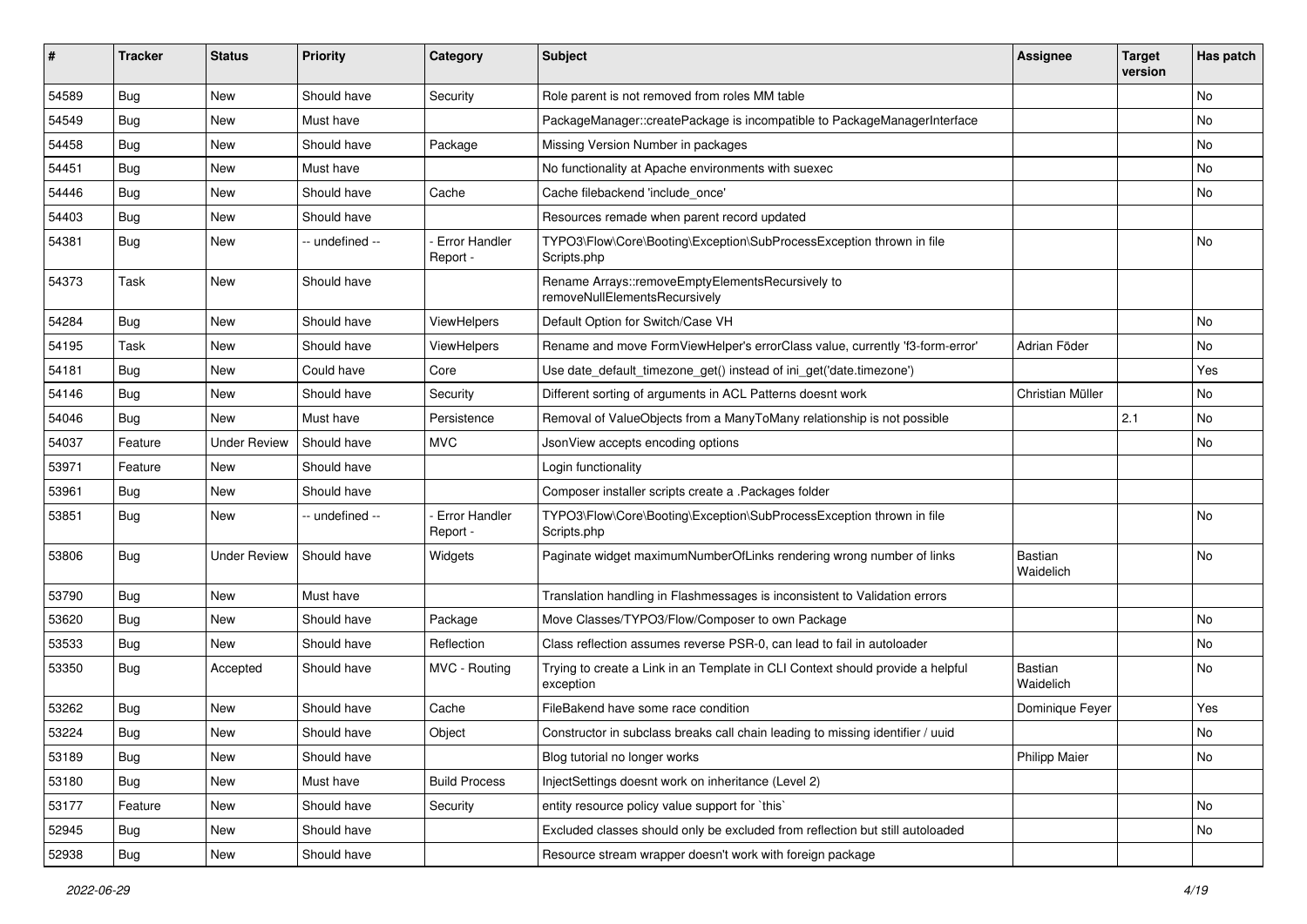| ∦     | <b>Tracker</b> | <b>Status</b>       | Priority        | Category                         | <b>Subject</b>                                                                                     | <b>Assignee</b> | <b>Target</b><br>version | Has patch |
|-------|----------------|---------------------|-----------------|----------------------------------|----------------------------------------------------------------------------------------------------|-----------------|--------------------------|-----------|
| 52909 | Bug            | New                 | Should have     | Core                             | Class Loader fallback to non-proxy hides fatal errors                                              |                 |                          | No        |
| 52640 | Feature        | <b>Under Review</b> | Should have     |                                  | Create an UnlessViewHelper as opposite to the IfViewHelper                                         | Marc Neuhaus    |                          | No        |
| 52591 | Bug            | New                 | Should have     |                                  | The Pagination Widget broken for joined objects                                                    |                 |                          | No        |
| 52590 | Feature        | New                 | Should have     |                                  | Provide a way to get the Doctrine QueryBuilder                                                     |                 |                          | No        |
| 52536 | Bug            | <b>Under Review</b> | Should have     |                                  | Errorclass not set if no property-attribute set                                                    |                 |                          |           |
| 52526 | Bug            | New                 | Should have     |                                  | Unfinished programming of DateTime converter                                                       |                 | 2.0.1                    |           |
| 52509 | <b>Bug</b>     | New                 | Should have     |                                  | Child-Object's Identifier get's lost on Form-Submission with Validation Error                      |                 |                          |           |
| 52430 | <b>Bug</b>     | New                 | Should have     |                                  | Cannot convert from UUID to auto-increment ID                                                      |                 |                          | No        |
| 52419 | Bug            | New                 | Should have     |                                  | Wrong PHPDocs notation for default value inline f:translate viewhelper                             |                 | 2.0                      | No        |
| 52280 | Task           | <b>Under Review</b> | Should have     |                                  | Throw Exception if there is an array in PSR-0 autoload                                             |                 |                          | Yes       |
| 52185 | Bug            | New                 | Could have      | Utility                          | PositionalArraySorter should detect recursive dependencies                                         |                 |                          | No        |
| 52014 | <b>Bug</b>     | New                 | Should have     | Persistence                      | Migration makes fields NOT NULL even though not true                                               |                 |                          | No        |
| 52005 | <b>Bug</b>     | New                 | Could have      | Error Handler<br>Report -        | TYPO3\Flow\Error\Exception thrown in file ErrorHandler.php                                         |                 |                          | No        |
| 51972 | Bug            | New                 | Should have     |                                  | Joins for every deep property constraint make cartesian selection                                  | Adrian Föder    |                          | Yes       |
| 51847 | <b>Bug</b>     | New                 | Should have     | Reflection                       | Overiding controller actions with other required parameter sets results in fatal error.            |                 | 2.x                      | No        |
| 51811 | <b>Bug</b>     | New                 | Should have     |                                  | Improve session handle when the authenticated account is removed from persitance                   | Dominique Feyer |                          | Yes       |
| 51809 | <b>Bug</b>     | <b>Under Review</b> | Must have       | Core                             | Commit "[BUGFIX] Published resources don't support symlinks" produces an fatal<br>error on Windows | Adrian Föder    | 2.0.1                    | No        |
| 51763 | Bug            | New                 | Should have     | Http                             | HttpRequest always returns content of the current request                                          |                 |                          | No        |
| 51704 | <b>Bug</b>     | New                 | -- undefined -- | <b>Error Handler</b><br>Report - | TYPO3\Flow\Error\Exception thrown in file ErrorHandler.php                                         |                 |                          | No        |
| 51676 | Feature        | <b>Under Review</b> | Should have     | Resource                         | Support of symlinks for Resources                                                                  |                 |                          | No        |
| 51530 | Task           | New                 | Should have     |                                  | Improve speed of Files::readDirectoryRecursively using RecursiveDirectoryIterator?                 |                 |                          | No        |
| 51489 | Bug            | New                 | -- undefined -- | Annotations                      | Doctrine\Common\Annotations\AnnotationException thrown in file<br>AnnotationException.php          |                 |                          | No        |
| 51459 | Feature        | New                 | Should have     | <b>MVC</b>                       | Allow catching of particular exceptions on property mapping                                        |                 |                          | No        |
| 51312 | Bug            | New                 | Should have     | Core                             | Default php error handler generates warning (when loading<br>TYPO3\Flow\Error\Exception class)     |                 | 2.0                      | No        |
| 51286 | Task           | New                 | Should have     |                                  | Custom error views should introduce a controller context somehow                                   |                 |                          | No        |
| 51277 | Feature        | New                 | Should have     |                                  | ViewHelper context should be aware of actual file occurrence                                       |                 |                          | No        |
| 51239 | <b>Bug</b>     | <b>Under Review</b> | Must have       | Core                             | AbstractViewHelper use incorrect method signature for "\$this->systemLogger->log()"                | Adrian Föder    |                          | Yes       |
| 51188 | <b>Bug</b>     | New                 | Should have     | Persistence                      | Doctrine does not respect AOP-injected properties                                                  |                 |                          | No        |
| 51183 | Task           | New                 | Should have     |                                  | CLI improvements                                                                                   |                 |                          |           |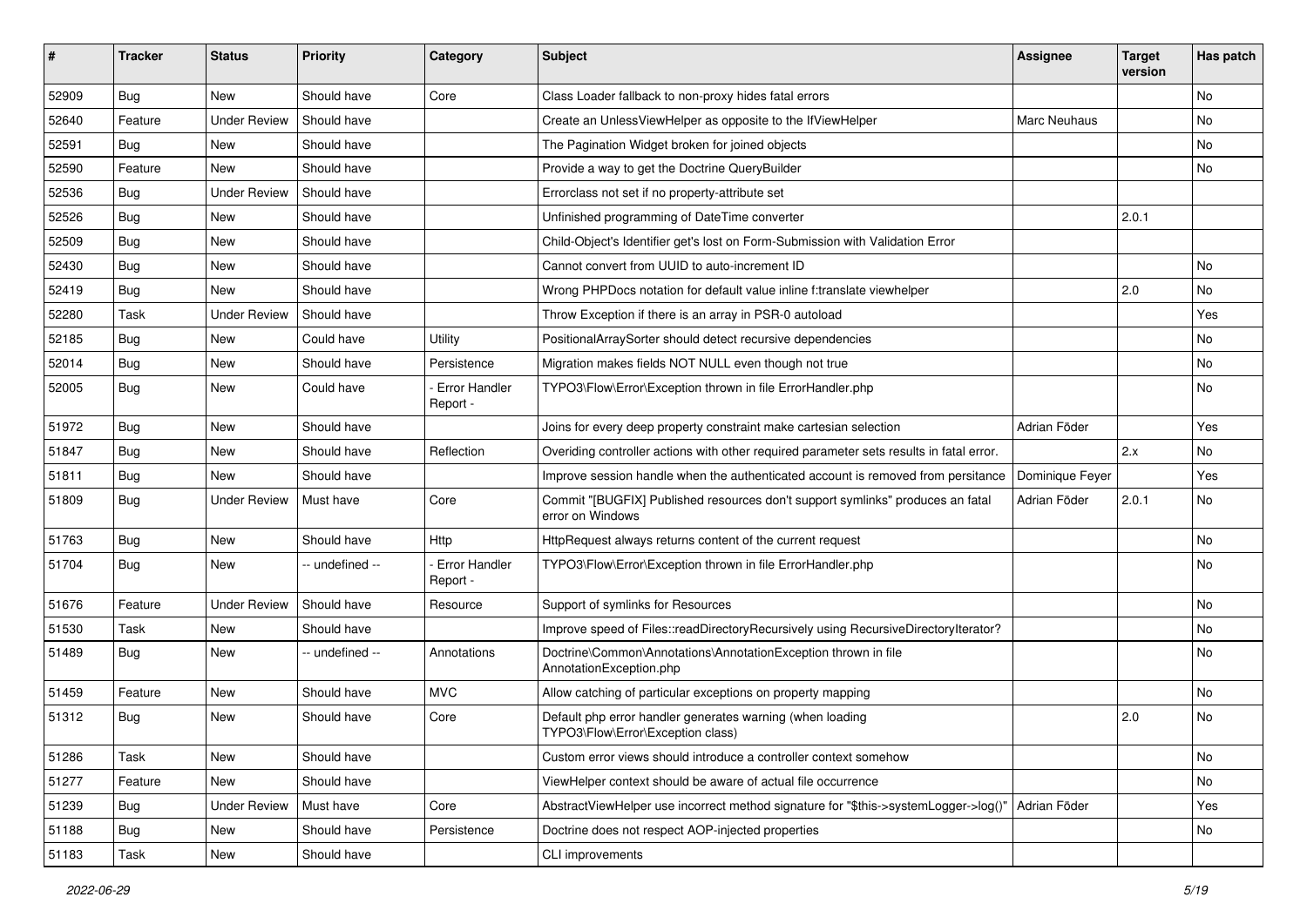| #     | <b>Tracker</b> | <b>Status</b>       | <b>Priority</b> | Category                         | Subject                                                                                                                                | <b>Assignee</b>       | <b>Target</b><br>version | Has patch |
|-------|----------------|---------------------|-----------------|----------------------------------|----------------------------------------------------------------------------------------------------------------------------------------|-----------------------|--------------------------|-----------|
| 51120 | Bug            | New                 | Must have       | Core                             | \TYPO3\Flow\Core\Booting::buildSubprocessCommand - wrong command if passed<br>more than one parameters                                 |                       |                          | No        |
| 51100 | Feature        | New                 | Must have       | ViewHelpers                      | Links with absolute URI should have the option of URI Scheme                                                                           |                       |                          | No        |
| 50901 | Feature        | New                 | Should have     | Validation                       | @IgnoreValidation also for class fields                                                                                                |                       |                          | <b>No</b> |
| 50888 | Bug            | <b>Under Review</b> | Should have     |                                  | WSOD by changing name of section and if Fluid caches are generated                                                                     |                       |                          | No        |
| 50869 | Bug            | New                 | Could have      |                                  | key() invoked on object                                                                                                                |                       |                          | <b>No</b> |
| 50395 | <b>Bug</b>     | Accepted            | Should have     | MVC - Routing                    | Route cache caches routes for non dispatchable requests                                                                                | Bastian<br>Waidelich  |                          | No        |
| 50382 | Task           | New                 | Should have     | Command                          | Impossible to use arguments in CLI that are added by overriding<br>initializeCommandMethodArguments()                                  |                       |                          | <b>No</b> |
| 50342 | Bug            | New                 | Could have      |                                  | PropertyMapper: Use of interface method before implementation check                                                                    |                       |                          | No        |
| 50262 | Feature        | New                 | Could have      | Package                          | Add Keywords to composer Json                                                                                                          |                       |                          | No        |
| 50255 | <b>Bug</b>     | New                 | Should have     |                                  | Different collations runnig migrate/update                                                                                             |                       |                          |           |
| 50130 | <b>Bug</b>     | Needs<br>Feedback   | Should have     |                                  | Different fallback for php.exe on windows                                                                                              |                       |                          |           |
| 50115 | Feature        | <b>Under Review</b> | Must have       | Security                         | During the policy loading, we need to take care if class exist                                                                         | Dominique Feyer       |                          | Yes       |
| 50080 | <b>Bug</b>     | Needs<br>Feedback   | Should have     | Core                             | Broken concept for CLI/Web separation                                                                                                  | Karsten<br>Dambekalns |                          | No        |
| 49806 | Task           | Accepted            | Should have     | 118n                             | Date formatting should care about the time zone                                                                                        | Adrian Föder          |                          | No        |
| 49801 | Bug            | New                 | - undefined --  | <b>Error Handler</b><br>Report - | TYPO3\Flow\Security\Exception\AccessDeniedException thrown in file<br>TYPO3_Flow_Security_Authorization_AccessDecisionVoterManager.php |                       |                          | No        |
| 49780 | Bug            | New                 | Should have     | Security                         | Roles are not synchronized                                                                                                             |                       |                          | No        |
| 49756 | Feature        | <b>Under Review</b> | Should have     |                                  | Select values by array key in checkbox viewhelper                                                                                      |                       |                          | No        |
| 49600 | <b>Bug</b>     | New                 | Should have     | ViewHelpers                      | f:form tag shown as a HTML on frontend                                                                                                 |                       |                          | No        |
| 49566 | Bug            | New                 | Should have     | Property                         | NULL source values are not handled correctly                                                                                           | Adrian Föder          |                          | <b>No</b> |
| 49423 | <b>Bug</b>     | New                 | Must have       |                                  | Role name and packageKey are not accessible                                                                                            |                       |                          | No        |
| 49373 | <b>Bug</b>     | New                 | Must have       | Security                         | Methods policy with key "Controllers" is ignored                                                                                       |                       |                          | No        |
| 49372 | <b>Bug</b>     | New                 | Should have     |                                  | ObjectConverter ignores implemented interface when mapping subtype                                                                     |                       |                          | No        |
| 49050 | Feature        | New                 | Should have     | Persistence                      | Allow Subqueries in QueryInterface                                                                                                     |                       |                          | No        |
| 49039 | Feature        | New                 | Could have      | Log                              | RFC: Use PSR-3 logger interface in Flow                                                                                                |                       |                          | No        |
| 49038 | <b>Bug</b>     | New                 | Must have       |                                  | form.select does not select the first item if prependOptionValue is used                                                               |                       |                          | No        |
| 49025 | Task           | <b>Under Review</b> | Could have      | 118n                             | Dynamic locale detection / determination                                                                                               | Adrian Föder          | 2.1                      | No        |
| 49011 | Bug            | <b>Under Review</b> | Should have     |                                  | Support executing TYPO3.Flow inside a PHAR                                                                                             |                       |                          | No        |
| 48898 | <b>Bug</b>     | New                 | Must have       | Security                         | configuration for roles fails if one of Policy yaml files contain empty "roles array"                                                  | Christian Müller      | 2.0.1                    | No        |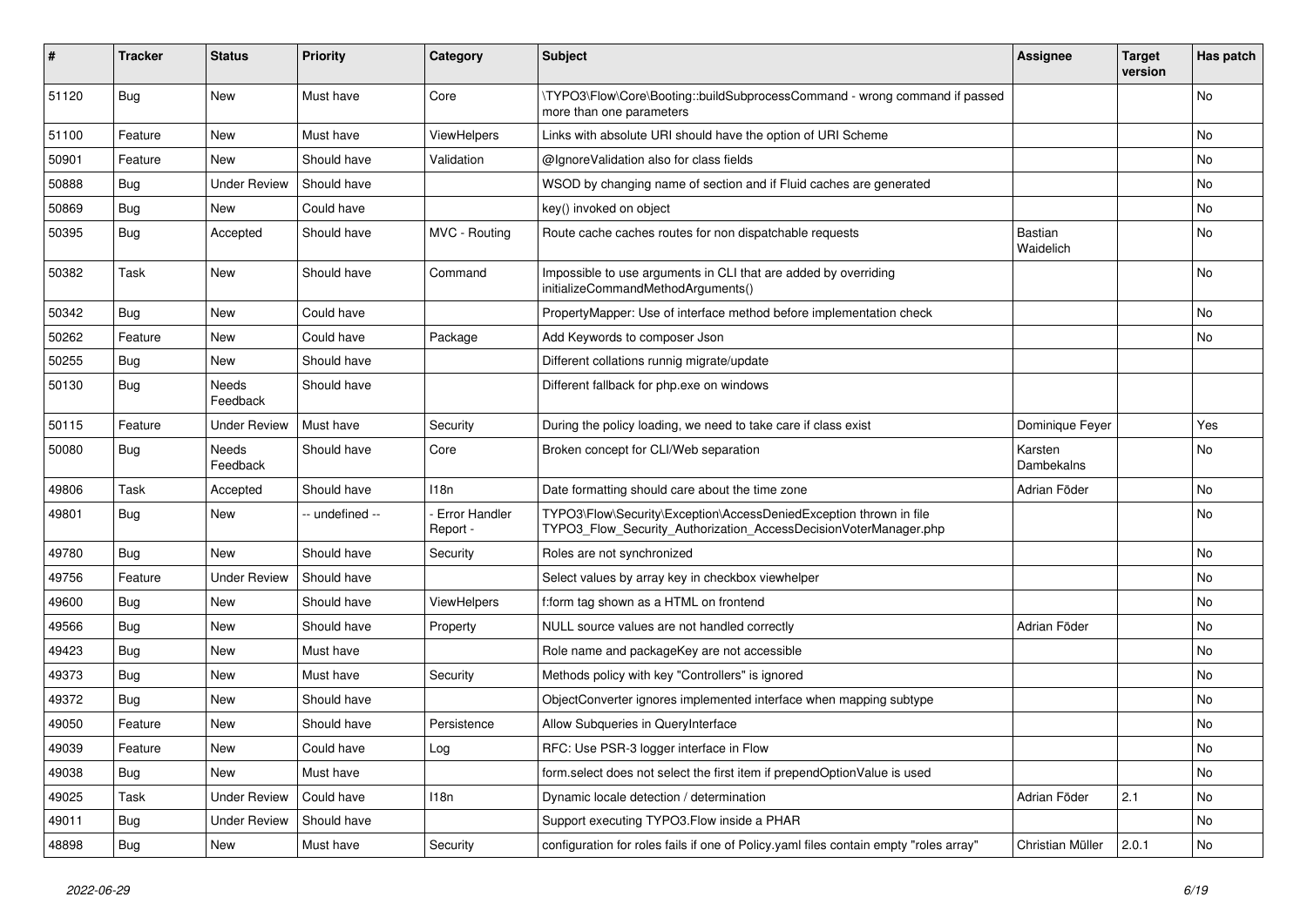| #     | <b>Tracker</b> | <b>Status</b>       | <b>Priority</b> | Category                         | Subject                                                                                                                                           | <b>Assignee</b>       | <b>Target</b><br>version | Has patch |
|-------|----------------|---------------------|-----------------|----------------------------------|---------------------------------------------------------------------------------------------------------------------------------------------------|-----------------------|--------------------------|-----------|
| 48873 | Bug            | New                 | Should have     | <b>Error Handler</b><br>Report - | Error when calling resourceManager->deleteResource on unpublished Resource                                                                        |                       |                          | No        |
| 48862 | Feature        | New                 | Should have     | Monitor                          | Possibility to exclude package from file monitoring                                                                                               |                       |                          | No        |
| 48657 | Feature        | <b>Under Review</b> | Should have     |                                  | support HTTP_RANGE                                                                                                                                |                       |                          | No        |
| 48596 | <b>Bug</b>     | <b>Under Review</b> | Should have     | Configuration                    | Ignored Tags configuration should be easier to configure from packages                                                                            | Alexander Berl        |                          | No        |
| 48532 | Bug            | <b>Under Review</b> | Should have     | <b>MVC</b>                       | JsonView Configuration behaves differently for arrays and objects                                                                                 | Alexander Berl        |                          | No        |
| 48430 | <b>Bug</b>     | New                 | Should have     |                                  | Default validator-messages are not correctly formatted                                                                                            |                       |                          | No        |
| 48429 | <b>Bug</b>     | New                 | Should have     |                                  | Remove- and update-actions on repository are not persisted                                                                                        |                       |                          | No.       |
| 48409 | Feature        | New                 | Could have      | SignalSlot                       | Introduce new Annotation "Slot" for wiring signal and slots                                                                                       |                       |                          | No        |
| 48355 | Feature        | New                 | Could have      |                                  | Assign output of viewhelper to template variable for further processing.                                                                          |                       |                          |           |
| 48296 | Task           | Needs<br>Feedback   | Should have     |                                  | Missing method in ExceptionHandlerInterface                                                                                                       |                       |                          | No        |
| 48167 | Feature        | Accepted            | Should have     | Security                         | Command line account and role browsing                                                                                                            | Adrian Föder          |                          | No        |
| 48093 | <b>Bug</b>     | New                 | Must have       | Validation                       | AbstractCompositeValidators memory consumption continuously grow                                                                                  |                       | 2.0.1                    | Yes       |
| 47951 | Feature        | New                 | Should have     | Persistence                      | Warn if persistence stack is not empty at the end of a get-request                                                                                |                       |                          | No        |
| 47950 | Bug            | New                 | Should have     | Resource                         | import of remote resources                                                                                                                        |                       | 2.0.1                    | No        |
| 47859 | Task           | Accepted            | Should have     | Security                         | Logging: Do not log all decisions in \TYPO3\Flow\Security\Aspect\LoggingAspect                                                                    | Robert Lemke          |                          | No        |
| 47858 | <b>Bug</b>     | Needs<br>Feedback   | Should have     | Package                          | Remove .htaccess from Composer Installer Essentials                                                                                               | Christopher<br>Hlubek | 2.0.1                    | No        |
| 47818 | Bug            | New                 | Must have       |                                  | Wrong link on Welcome screen                                                                                                                      |                       |                          |           |
| 47669 | Task           | New                 | Should have     |                                  | FormViewHelper does not define the default request method                                                                                         |                       |                          | No        |
| 47638 | Bug            | New                 | Should have     |                                  | Delete a ValueObject by its identity                                                                                                              |                       |                          |           |
| 47637 | <b>Bug</b>     | New                 | Should have     |                                  | Property with @ORM\Column(nullable=true,type="decimal",scale=2) results as type<br>"string" in Collection Objects and not as expected as "double" |                       |                          |           |
| 47601 | Bug            | New                 | Should have     |                                  | Template Path of Submodules contains lowercase Namespace                                                                                          |                       |                          |           |
| 47487 | Bug            | New                 | Should have     | Core                             | Functional test classes in package without classes are not compiled                                                                               |                       | 2.0.1                    | No        |
| 47456 | Feature        | New                 | Should have     | Validation                       | ManyToOne and OneToOne Relations of Objects passed as Action Argument are<br>loaded automatically                                                 |                       |                          | No        |
| 47429 | Bug            | New                 | Should have     | Security                         | Global policy files no longer allowed                                                                                                             |                       |                          | No        |
| 47423 | Task           | <b>Under Review</b> | Could have      |                                  | Decouple TYPO3.Party from Flow                                                                                                                    | Christian Müller      |                          |           |
| 47419 | <b>Bug</b>     | New                 | Must have       |                                  | Composer issues                                                                                                                                   |                       | 2.0.1                    |           |
| 47404 | Feature        | New                 | Could have      | <b>AOP</b>                       | Add getters and setters methods for introduced properties                                                                                         |                       |                          | No        |
| 47339 | Feature        | Needs<br>Feedback   | Could have      | Http                             | Allow RequestHandlers to get the current Request injected                                                                                         | Alexander Berl        |                          | No        |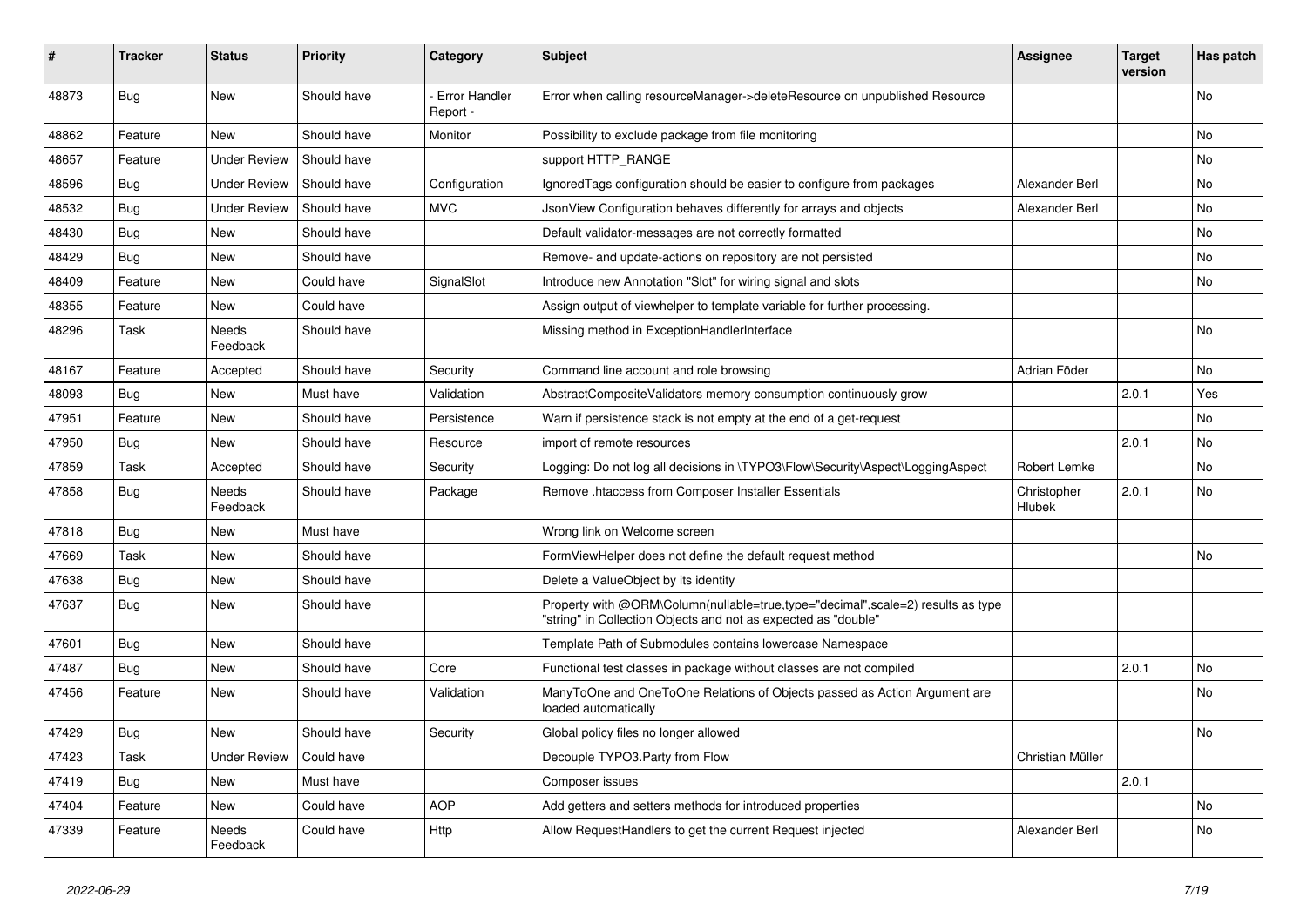| #     | <b>Tracker</b> | <b>Status</b>       | <b>Priority</b> | Category        | <b>Subject</b>                                                                                                               | <b>Assignee</b>       | <b>Target</b><br>version | Has patch |
|-------|----------------|---------------------|-----------------|-----------------|------------------------------------------------------------------------------------------------------------------------------|-----------------------|--------------------------|-----------|
| 47331 | Bug            | Accepted            | Must have       | Object          | ObjectManager shutdown with Dependency Injection Proxy causes fatal errors                                                   |                       | 2.0.1                    | No        |
| 47325 | <b>Bug</b>     | Under Review        | Should have     | Reflection      | ReflectionData and classSchema caches need not be freezable                                                                  |                       | 2.0.1                    | No        |
| 47273 | Feature        | New                 | Should have     | Property        | Support mapping properties with differing types for setter and property                                                      |                       |                          | No        |
| 47236 | <b>Bug</b>     | Needs<br>Feedback   | Should have     |                 | Error at offset 6279 of 6338                                                                                                 |                       |                          | No        |
| 47191 | Feature        | <b>Under Review</b> | Should have     | Validation      | Make (property) Validators aware of parent class and the property they belong to                                             |                       |                          | No        |
| 47075 | Feature        | New                 | Should have     | Resource        | Make Exception more meaningful                                                                                               |                       |                          | No        |
| 47073 | Bug            | New                 | Must have       | <b>Http</b>     | Cookie causes Error after Update                                                                                             |                       |                          | No.       |
| 47052 | Bug            | New                 | Should have     |                 | Clear doctrine caches after migration applied                                                                                |                       |                          |           |
| 47006 | <b>Bug</b>     | Under Review        | Should have     |                 | widget identifier are not unique                                                                                             |                       |                          | No        |
| 46974 | Bug            | Accepted            | Should have     | Object          | Original and Proxy class in one file makes it difficult to reach 100% code coverage<br>for functional tests                  | Christian Müller      |                          | No        |
| 46910 | Feature        | New                 | Should have     |                 | Composer integration - PackageStates.php                                                                                     |                       |                          | No        |
| 46823 | Task           | Accepted            | Should have     | Cache           | Detect APC and APCu correctly                                                                                                |                       |                          | No        |
| 46816 | Feature        | New                 | Should have     | Cache           | Add xcache cache backend                                                                                                     |                       |                          | No        |
| 46716 | <b>Bug</b>     | New                 | Must have       | Object          | Empty class names in Dependencylnjection proxy code when using Caches /<br>Factory-created dependencies                      |                       | 2.0.1                    | No        |
| 46689 | Bug            | New                 | Must have       |                 | The new ClassLoader swallows Fatal Errors                                                                                    | Marc Neuhaus          |                          | No        |
| 46545 | Feature        | New                 | Should have     |                 | Better support for arrays in options of SelectViewHelper                                                                     |                       |                          | No        |
| 46425 | Task           | <b>Under Review</b> | Should have     | Core            | DI proxy classes use raw reflection instead of RelfectionService                                                             | Christian Müller      | 2.0.1                    | No        |
| 46371 | Feature        | New                 | Should have     |                 | Support compilation of static information in proxy classes                                                                   | Christopher<br>Hlubek |                          | No        |
| 46318 | Feature        | New                 | Should have     | Cache           | [caching framework] Extend cache interface to handle multiple entries                                                        |                       |                          | No        |
| 46289 | Bug            | Needs<br>Feedback   | Should have     | View            | Enable Escaping Interceptor in XML request format                                                                            |                       | 2.0.1                    | No        |
| 46257 | Feature        | Under Review        | Should have     | Core            | Add escape sequence support for Fluid                                                                                        |                       |                          | No        |
| 46244 | Bug            | <b>Under Review</b> | Should have     |                 | Remove call to PHP_BINDIR in CoreCommandController                                                                           |                       |                          |           |
| 46216 | Feature        | New                 | Should have     | Cache           | Add wincache cache backend                                                                                                   |                       |                          | No        |
| 46210 | <b>Bug</b>     | Needs<br>Feedback   | Should have     | Session         | securityContext->getParty() in the initializeObject() method of a session-Scope<br>object throws exception on second request |                       |                          | No        |
| 46120 | Bug            | New                 | Must have       | Documentation - | Important step missing in the installation chapter                                                                           |                       |                          | No        |
| 46097 | Bug            | New                 | Must have       | Session         | Logged in user gets session of an other logged in user                                                                       | Robert Lemke          |                          | No        |
| 46091 | Task           | Needs<br>Feedback   | Should have     |                 | Show source file name and position on exceptions during parsing                                                              |                       |                          | No        |
| 46073 | Bug            | <b>Under Review</b> | Should have     |                 | Scripts::executeCommand must be usable outsite of TYPO3.Flow                                                                 |                       |                          | No        |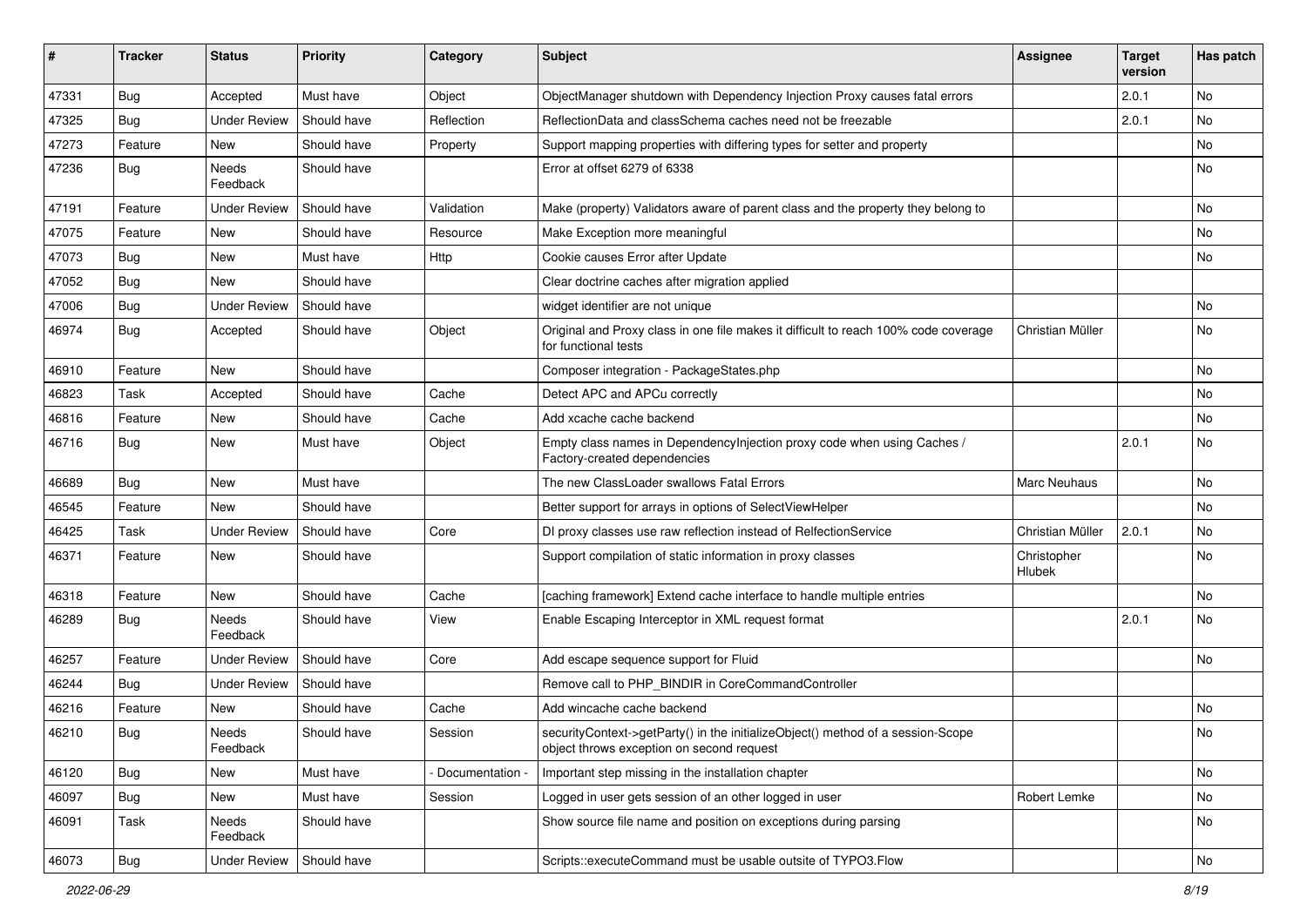| #     | <b>Tracker</b> | <b>Status</b>       | <b>Priority</b> | Category      | <b>Subject</b>                                                                                                       | <b>Assignee</b>             | <b>Target</b><br>version | Has patch |
|-------|----------------|---------------------|-----------------|---------------|----------------------------------------------------------------------------------------------------------------------|-----------------------------|--------------------------|-----------|
| 46066 | Bug            | New                 | Should have     | 118n          | Currency formatter uses wrong format for ISO 4217 currency codes                                                     |                             |                          | No        |
| 46063 | Feature        | New                 | Should have     | Security      | Implement username password provider with "remember me" persistent cookie                                            | Christopher<br>Hlubek       |                          | No        |
| 46050 | Feature        | New                 | Could have      | Log           | To decouple log file writing at Logger->logException                                                                 |                             |                          | No        |
| 46011 | Task           | New                 | Should have     | Validation    | Validate annotation with missing type should throw useful error                                                      |                             |                          | No        |
| 46010 | Bug            | New                 | Should have     | Persistence   | Generating a DiscriminatorMap with base class in different namespace does not<br>work                                |                             |                          | No        |
| 46009 | Task           | New                 | Should have     | Persistence   | Improve error message for missing class in Flow annotation driver                                                    |                             |                          | No        |
| 45917 | <b>Bug</b>     | New                 | Should have     | MVC - Routing | RoutePartHandler transliteration must be improved                                                                    |                             |                          | No.       |
| 45851 | Feature        | Needs<br>Feedback   | Could have      |               | Allow referencing environment variables in Settings.yaml                                                             | Adrian Föder                |                          | No        |
| 45669 | Bug            | New                 | Should have     |               | PersistentObjectConverter does not convert ValueObjects by __identity                                                |                             |                          | No        |
| 45640 | <b>Bug</b>     | New                 | Could have      | Persistence   | Every relation is set to cascade=all if the related entity is no aggregate root                                      |                             |                          | No        |
| 45623 | Bug            | New                 | Should have     | Documentation | SQL error when calling TYPO3.Blog Setup controller                                                                   |                             |                          | No        |
| 45611 | Bug            | New                 | Could have      | Security      | Destruction of session after logout should be configurable                                                           |                             |                          | No        |
| 45413 | Bug            | <b>Under Review</b> | Should have     |               | Overriding boolean properties using Objects yaml is broken                                                           |                             |                          |           |
| 45409 | Feature        | New                 | Should have     | Validation    | Support validation of abstract nested properties                                                                     |                             |                          | No        |
| 45405 | Bug            | Accepted            | Should have     | MVC - Routing | Uncaught Exception in DynamicRoutePart                                                                               | <b>Bastian</b><br>Waidelich |                          | No        |
| 45394 | Task           | New                 | Should have     | View          | Forwardport Unit test for standalone view                                                                            |                             |                          | No        |
| 45386 | <b>Bug</b>     | New                 | Could have      |               | Package::buildArrayOfClassFiles tries to determine class names from file paths                                       |                             |                          | No        |
| 45384 | Bug            | New                 | Must have       | Widgets       | Persisted entity object in widget-configuration cannot be deserialized (after reload)                                |                             | 2.0.1                    | No        |
| 45345 | Feature        | Needs<br>Feedback   | Should have     |               | Easy to use comments for fluid that won't show in output                                                             |                             |                          |           |
| 45272 | Bug            | New                 | Should have     |               | Related Value Objects get deleted by default cascading                                                               |                             |                          | No        |
| 45253 | Task           | Accepted            | Must have       | Security      | Throw exception in PointcutMethodNameFilter if given method's argument does not<br>match the actual method signature | Christian Müller            |                          | No        |
| 45249 | Bug            | New                 | Must have       | Documentation | Update composer project-create command listing                                                                       |                             |                          | No        |
| 45164 | Feature        | Accepted            | Should have     |               | Define syntax for validation rules in YAML                                                                           | Karsten<br>Dambekalns       |                          |           |
| 45153 | Feature        | New                 | Should have     |               | f:be.menus.actionMenuItem - Detection of the current select option is insufficient                                   |                             |                          | No        |
| 45103 | Feature        | New                 | Should have     | Resource      | Make static resource URI generation available outside of Fluid                                                       |                             |                          | No        |
| 45100 | Feature        | <b>Under Review</b> | Should have     |               | RequestDispatchingAspect should check if entry point can handle current request                                      | Christopher<br>Hlubek       |                          |           |
| 45041 | <b>Bug</b>     | New                 | Must have       | Command       | Set file permissions doesnt work                                                                                     |                             | 2.0.1                    | No        |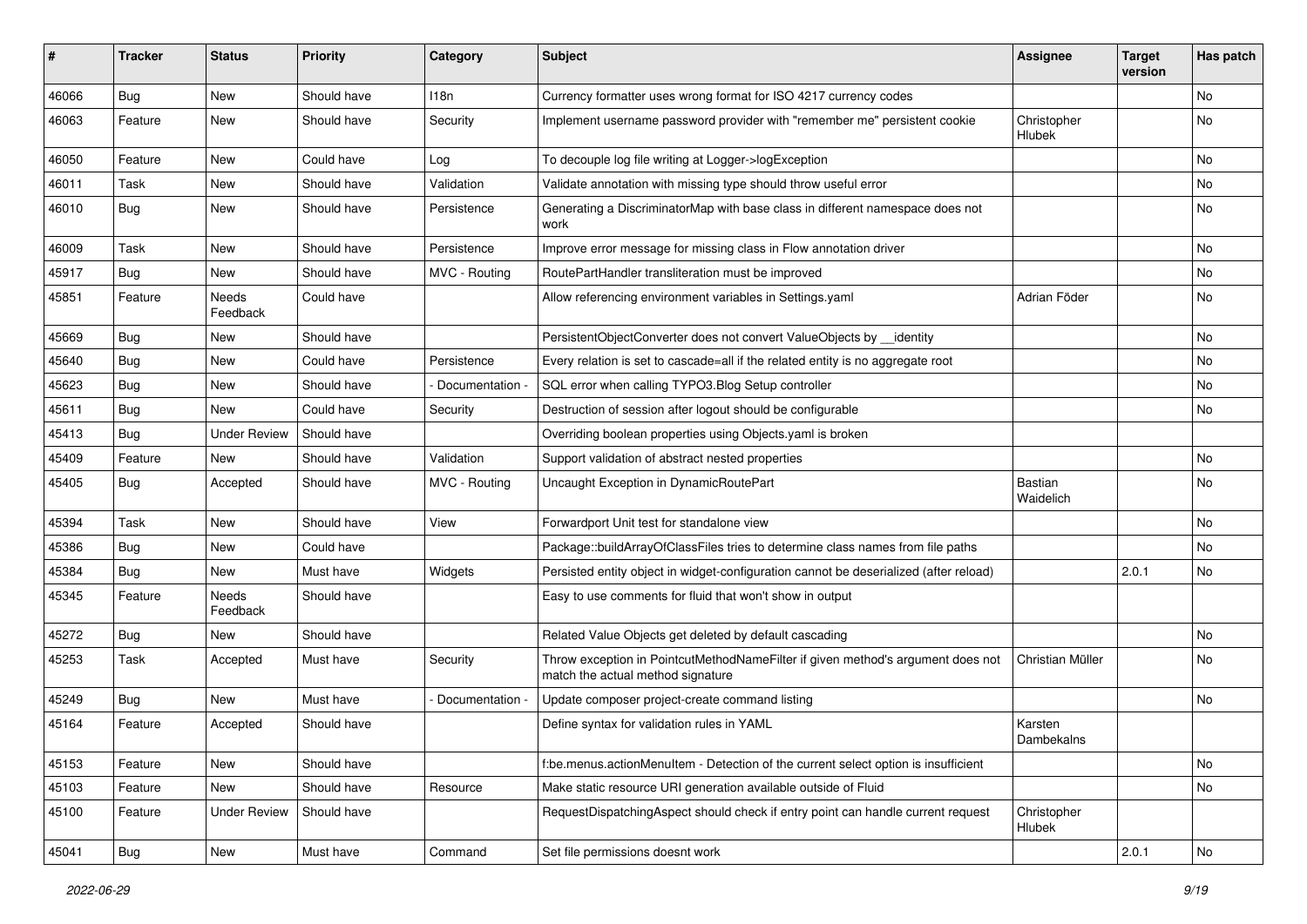| #     | <b>Tracker</b> | <b>Status</b>            | <b>Priority</b> | Category        | <b>Subject</b>                                                                           | <b>Assignee</b>        | <b>Target</b><br>version | Has patch      |
|-------|----------------|--------------------------|-----------------|-----------------|------------------------------------------------------------------------------------------|------------------------|--------------------------|----------------|
| 44891 | Feature        | <b>New</b>               | Should have     | MVC - Routing   | Routes should be able to enforce http/https protocol                                     |                        |                          | No             |
| 44738 | Feature        | New                      | Must have       | Validation      | Re-Validation of argument's custom validators                                            |                        |                          | No             |
| 44712 | Task           | Accepted                 | Should have     | Http            | Decouple Argument-Building in the HTTP-Request-Constructor                               |                        |                          | No             |
| 44684 | <b>Bug</b>     | New                      | Should have     |                 | Authorization header redirect in .htaccess strips the Basic-prefix                       |                        |                          |                |
| 44563 | Feature        | New                      | Should have     | Security        | Logged in users via HTTP Basic always get re-authenticated                               |                        |                          | No             |
| 44542 | Task           | New                      | Should have     | Documentation - | Mention the risk of requestPatterns regarding foreign package's SecurityContext<br>usage | Adrian Föder           |                          | No             |
| 44396 | Task           | Accepted                 | Should have     | Persistence     | Move Doctrine ORM integration onto own namespace                                         | Karsten<br>Dambekalns  |                          | No             |
| 44375 | Task           | Accepted                 | Should have     | Persistence     | Make all persistence reads go through repositories                                       | Karsten<br>Dambekalns  |                          | No             |
| 44361 | Bug            | <b>New</b>               | Should have     | 118n            | TYPO3\Flow\I18n\Formatter\DatetimeFormatter - caching DATETIME type                      |                        | 2.0.1                    | No             |
| 44314 | Task           | Accepted                 | Must have       | Security        | slightly file permissions for /Configuration/* and /Data/Persistent/EncryptionKey        | Karsten<br>Dambekalns  |                          | No             |
| 44244 | <b>Bug</b>     | New                      | Should have     | Persistence     | defaultOrderings aren't applied on related objects                                       |                        |                          | No             |
| 44234 | Bug            | <b>Under Review</b>      | Should have     | ViewHelpers     | selectViewHelper's sorting does not respect locale collation                             |                        | 2.1                      | No             |
| 44203 | Bug            | <b>Needs</b><br>Feedback | Should have     | Session         | Session implementation is still racy                                                     | Robert Lemke           | 2.0.1                    | <b>No</b>      |
| 44186 | <b>Bug</b>     | New                      | Should have     | <b>MVC</b>      | Request does not accept custom Content-Type                                              |                        | 2.0.1                    | No.            |
| 44185 | Bug            | New                      | Should have     | <b>MVC</b>      | XML body always need a root node                                                         |                        | 2.0.1                    | No.            |
| 44184 | Bug            | New                      | Should have     | <b>MVC</b>      | Request arguments are not merged correctly for single object actions                     |                        | 2.0.1                    | No             |
| 44148 | <b>Bug</b>     | New                      | Should have     |                 | Documentation for executeCommand() needs clarification                                   |                        | 2.0.1                    | No             |
| 44123 | Feature        | New                      | Should have     |                 | Make the "Flow requires the PHP setting "date.timezone"" error more beautiful            |                        |                          | No             |
| 44078 | Task           | New                      | Should have     |                 | Probably false behavior in symlinked environment                                         |                        |                          |                |
| 43993 | Task           | New                      | Should have     | Persistence     | Warn when no migrations are found at all during doctrine: migrate                        |                        |                          | No             |
| 43967 | <b>Bug</b>     | New                      | Should have     | Persistence     | Error in evaluating orphanRemoval in Flow Annotation driver                              |                        |                          | No.            |
| 43947 | Bug            | New                      | Should have     |                 | Redirect to login after Session timeout                                                  |                        |                          | No             |
| 43930 | Task           | <b>Needs</b><br>Feedback | Should have     |                 | Remove canRender() completely?!                                                          | Sebastian<br>Kurfuerst |                          | N <sub>o</sub> |
| 43841 | Feature        | New                      | Should have     |                 | Add package support to validation errors                                                 |                        |                          | No             |
| 43621 | <b>Bug</b>     | <b>Under Review</b>      | Must have       |                 | Composer installer overwrites Settings.yaml.example                                      | Karsten<br>Dambekalns  |                          | No             |
| 43572 | Feature        | New                      | Should have     |                 | Uri should support manipulation of query arguments                                       |                        |                          | No             |
| 43541 | <b>Bug</b>     | <b>New</b>               | Should have     | Core            | Incomplete classes path detection for PSR-0                                              |                        | 2.0.1                    | No             |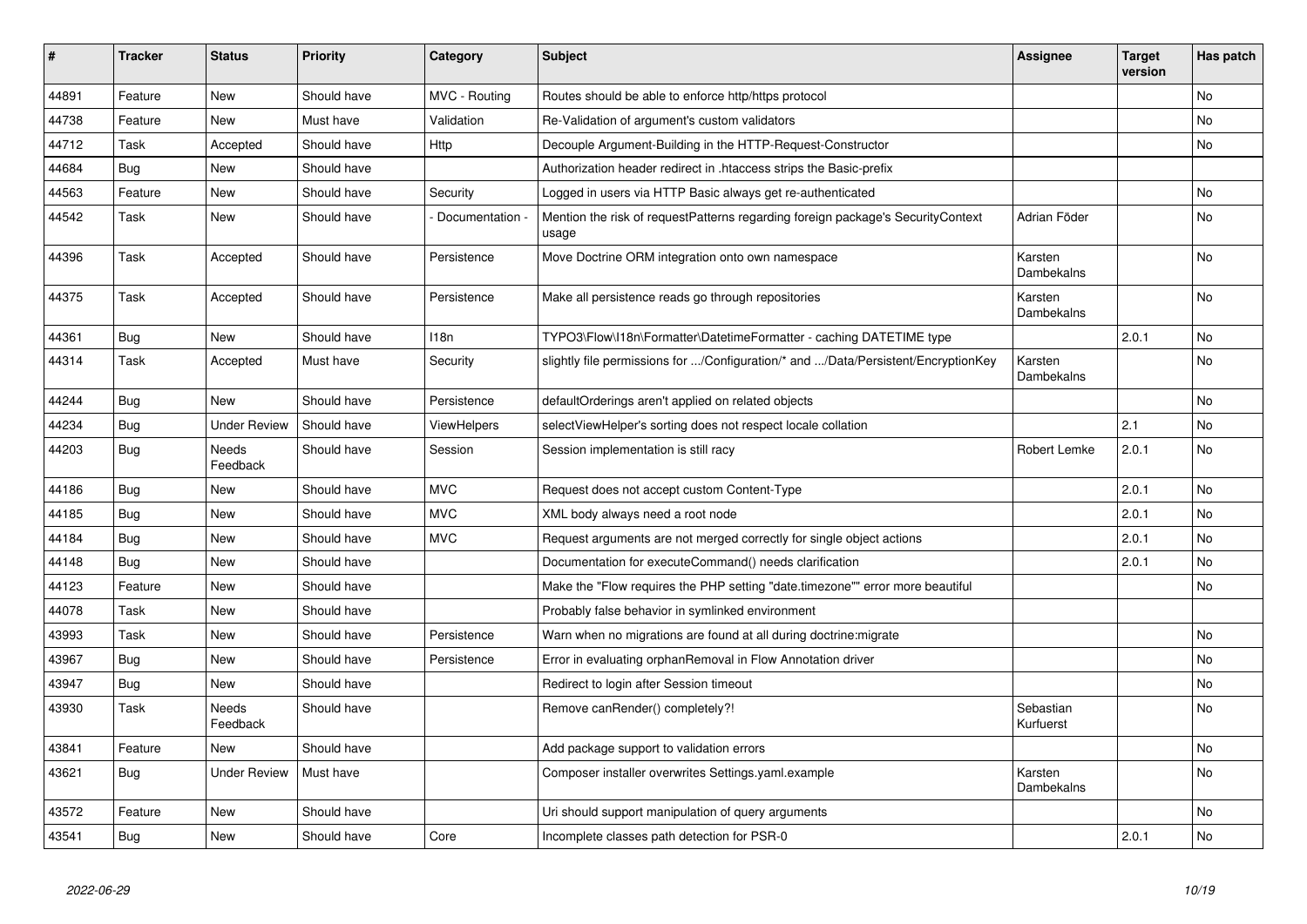| #     | <b>Tracker</b> | <b>Status</b>       | <b>Priority</b> | Category        | <b>Subject</b>                                                                                 | Assignee                | <b>Target</b><br>version | Has patch |
|-------|----------------|---------------------|-----------------|-----------------|------------------------------------------------------------------------------------------------|-------------------------|--------------------------|-----------|
| 43424 | Feature        | <b>Under Review</b> | Should have     |                 | Support subpackage when kickstarting model & repository                                        | Karsten<br>Dambekalns   | 2.0.1                    |           |
| 43346 | Feature        | <b>Under Review</b> | Should have     | ViewHelpers     | Allow property mapping configuration via template                                              | Karsten<br>Dambekalns   | 2.1                      | No        |
| 43192 | Bug            | Accepted            | Should have     | Persistence     | findByIdentifier() for non-persisted objects not working for custom identifier<br>properties   | Karsten<br>Dambekalns   |                          | No        |
| 43190 | Bug            | Accepted            | Should have     | Persistence     | Misleading exception message for incompatible database structure                               | Karsten<br>Dambekalns   | 2.0.1                    | <b>No</b> |
| 43082 | Feature        | Needs<br>Feedback   | Should have     |                 | Add CLI support for scaffolding models, views, controller                                      |                         |                          | <b>No</b> |
| 43072 | Task           | New                 | Should have     | View            | Remove TOKENS for adding templates fallback in Backporter                                      |                         |                          | <b>No</b> |
| 43071 | Task           | New                 | Should have     |                 | Remove TOKENS for adding fallback teplates in B                                                |                         |                          | No        |
| 42888 | <b>Bug</b>     | Needs<br>Feedback   | Should have     | Resource        | ResourceManager chokes on non existing files                                                   |                         |                          | No        |
| 42743 | Task           | <b>New</b>          | Should have     |                 | Remove inline style for hidden form fields                                                     |                         |                          | No        |
| 42606 | <b>Bug</b>     | New                 | Must have       | Security        | Content Security with nested objects                                                           |                         |                          | No        |
| 42601 | Bug            | <b>Under Review</b> | Must have       | Security        | Content Security: QOM rewriting is omitted if used in certain cases in an Action<br>Controller | Robert Lemke            | 2.0.1                    | No        |
| 42550 | Task           | <b>Under Review</b> | Should have     |                 | Add top-level .htaccess to block everything but Web                                            | Karsten<br>Dambekalns   |                          | No        |
| 42520 | Bug            | <b>New</b>          | Must have       | Core            | Cache must be flushed globally for package state changes                                       |                         |                          | No        |
| 42465 | Task           | New                 | Should have     | Documentation - | Document i18n settings                                                                         |                         | 2.0.1                    | No        |
| 42408 | Story          | <b>New</b>          | Could have      |                 | Locale Detection / Selection                                                                   |                         | 2.1                      |           |
| 42407 | Story          | New                 | Should have     |                 | Asset Management                                                                               |                         | 2.1                      |           |
| 42397 | Feature        | New                 | Should have     |                 | Missing viewhelper for general links                                                           |                         |                          | <b>No</b> |
| 42240 | Task           | New                 | Should have     |                 | Make Eel usable outside of TYPO3 Flow                                                          |                         |                          |           |
| 42101 | <b>Bug</b>     | New                 | Must have       | Object          | Proxyclasses are not rebuild in Development context unless cache is empty                      |                         | 2.0.1                    | No        |
| 41900 | Feature        | Accepted            | Should have     | Package         | Check for duplicate PSR-0 autoload namespaces                                                  | Christian Jul<br>Jensen |                          | No        |
| 41843 | <b>Bug</b>     | New                 | Should have     |                 | Composer and rename issues (umbrella issue)                                                    |                         |                          |           |
| 41832 | Task           | New                 | Should have     | Package         | Improve error handling for incompatible packages                                               | Christian Jul<br>Jensen |                          | No        |
| 41807 | Task           | <b>Under Review</b> | Should have     | Persistence     | Initialize the eventmanager in the EntityManagerInterface                                      |                         |                          | No        |
| 41727 | <b>Bug</b>     | Accepted            | Should have     |                 | @Flow\Identity and @ORM\InheritanceType("JOINED") can't be used together                       | Karsten<br>Dambekalns   |                          | No        |
| 41533 | <b>Bug</b>     | Needs<br>Feedback   | Should have     |                 | Ignored object-validation in editAction when redirecting back from updateAction                |                         |                          | No        |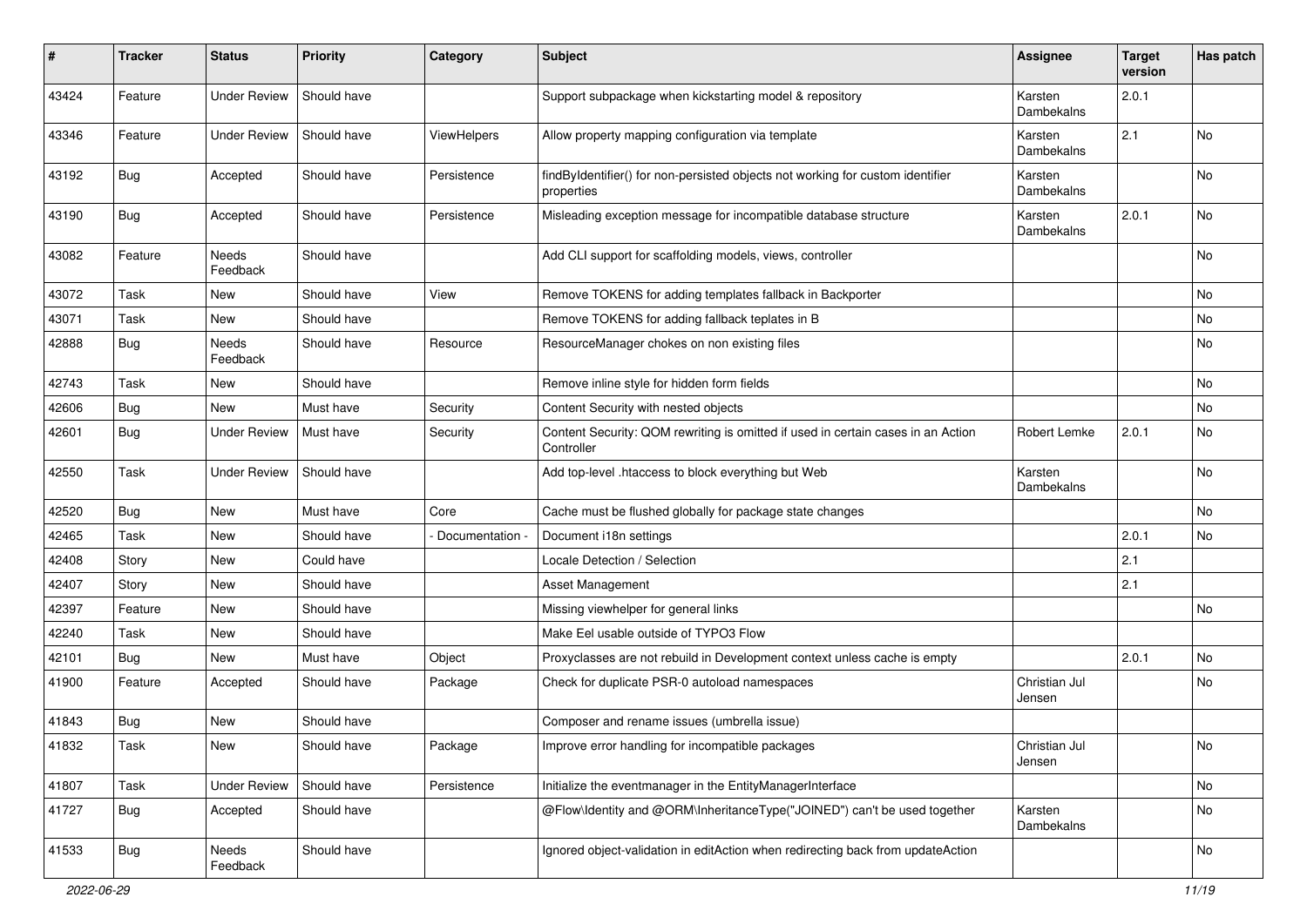| #     | <b>Tracker</b> | <b>Status</b>       | <b>Priority</b> | Category        | <b>Subject</b>                                                                                               | <b>Assignee</b>        | <b>Target</b><br>version | Has patch |
|-------|----------------|---------------------|-----------------|-----------------|--------------------------------------------------------------------------------------------------------------|------------------------|--------------------------|-----------|
| 41508 | Task           | <b>Under Review</b> | Should have     |                 | Replace Jasmine by Buster.js                                                                                 |                        |                          |           |
| 41496 | <b>Bug</b>     | New                 | Must have       | Resource        | Upload identical Resources, deleting fails                                                                   |                        |                          | No        |
| 41420 | Feature        | New                 | Should have     | Persistence     | Support entity versioning                                                                                    |                        |                          | No        |
| 41414 | Task           | Needs<br>Feedback   | Should have     | Package         | Check packageKey naming / file structure below Packages/Vendor                                               |                        |                          | No        |
| 41148 | Bug            | New                 | Must have       |                 | Converting of ValueObjects                                                                                   |                        |                          | No        |
| 41029 | Bug            | Accepted            | Should have     | Security        | Method security is also evaluating abstract classes                                                          | Karsten<br>Dambekalns  |                          | No        |
| 40998 | Bug            | <b>Under Review</b> | Should have     | ViewHelpers     | Missing parent request namespaces in form field name prefix                                                  | Sebastian<br>Kurfuerst | 1.1.1                    | No        |
| 40854 | Task           | New                 | Must have       | Documentation - | Update security documentation (authentication in 1.2)                                                        |                        | 2.0.1                    | No        |
| 40824 | Bug            | Needs<br>Feedback   | Should have     |                 | Modified action controller methods not detected properly                                                     | Andreas<br>Förthner    |                          | No        |
| 40802 | Bug            | Accepted            | Should have     | Documentation - | Documentation mistake (authentication)                                                                       | Karsten<br>Dambekalns  | 1.1.1                    | No        |
| 40555 | Feature        | Accepted            | Must have       | Core            | Missing command arguments parameter in<br>Core\Booting\Scripts::executeCommand()                             | Karsten<br>Dambekalns  |                          | Yes       |
| 40418 | Feature        | Needs<br>Feedback   | Could have      | Session         | Add an option to flow3:cache:flush thats keeps user sessions active                                          |                        |                          | No        |
| 40410 | Bug            | Needs<br>Feedback   | Should have     | Cache           | Exception when using Apc, Memcached of Redis cache backend for reflection status<br>and object configuration | Karsten<br>Dambekalns  |                          | No        |
| 40283 | Bug            | New                 | Should have     | Object          | New constructor in grandparent class not called                                                              |                        |                          | No        |
| 40081 | Feature        | New                 | Should have     |                 | Allow assigned variables as keys in arrays                                                                   |                        |                          | No        |
| 40064 | <b>Bug</b>     | New                 | Must have       | ViewHelpers     | Multiselect is not getting persisted                                                                         |                        |                          | No        |
| 39990 | Bug            | New                 | Should have     | Core            | Same form twice in one template: hidden fields for empty values are only rendered<br>once                    |                        |                          | No        |
| 39936 | Feature        | New                 | Should have     | ViewHelpers     | registerTagAttribute should handle default values                                                            |                        |                          | No        |
| 39910 | Feature        | Accepted            | Should have     | Security        | Ability to query user based on roles                                                                         |                        |                          | No        |
| 39791 | <b>Bug</b>     | New                 | Must have       | Reflection      | Reflection data of old aspect is not removed                                                                 |                        | 1.1.1                    | No        |
| 39790 | Feature        | New                 | Should have     |                 | Allow forward slashes where backslashes need to be specified                                                 |                        |                          |           |
| 39788 | Feature        | New                 | Could have      | Validation      | RFC: Repository based NotExistsValidator                                                                     |                        |                          | No        |
| 39699 | <b>Bug</b>     | Accepted            | Should have     | Cache           | SQL DDL for TYPO3\FLOW3\Cache\Backend\PdoBackend                                                             | Karsten<br>Dambekalns  |                          | No        |
| 39674 | Bug            | New                 | Should have     | <b>MVC</b>      | \TYPO3\FLOW3\var_dump behaves weird in controller actions doing return                                       |                        |                          | No        |
| 39609 | Feature        | Accepted            | Should have     | - Migrations -  | <b>Migration Version</b>                                                                                     | Karsten<br>Dambekalns  |                          | No        |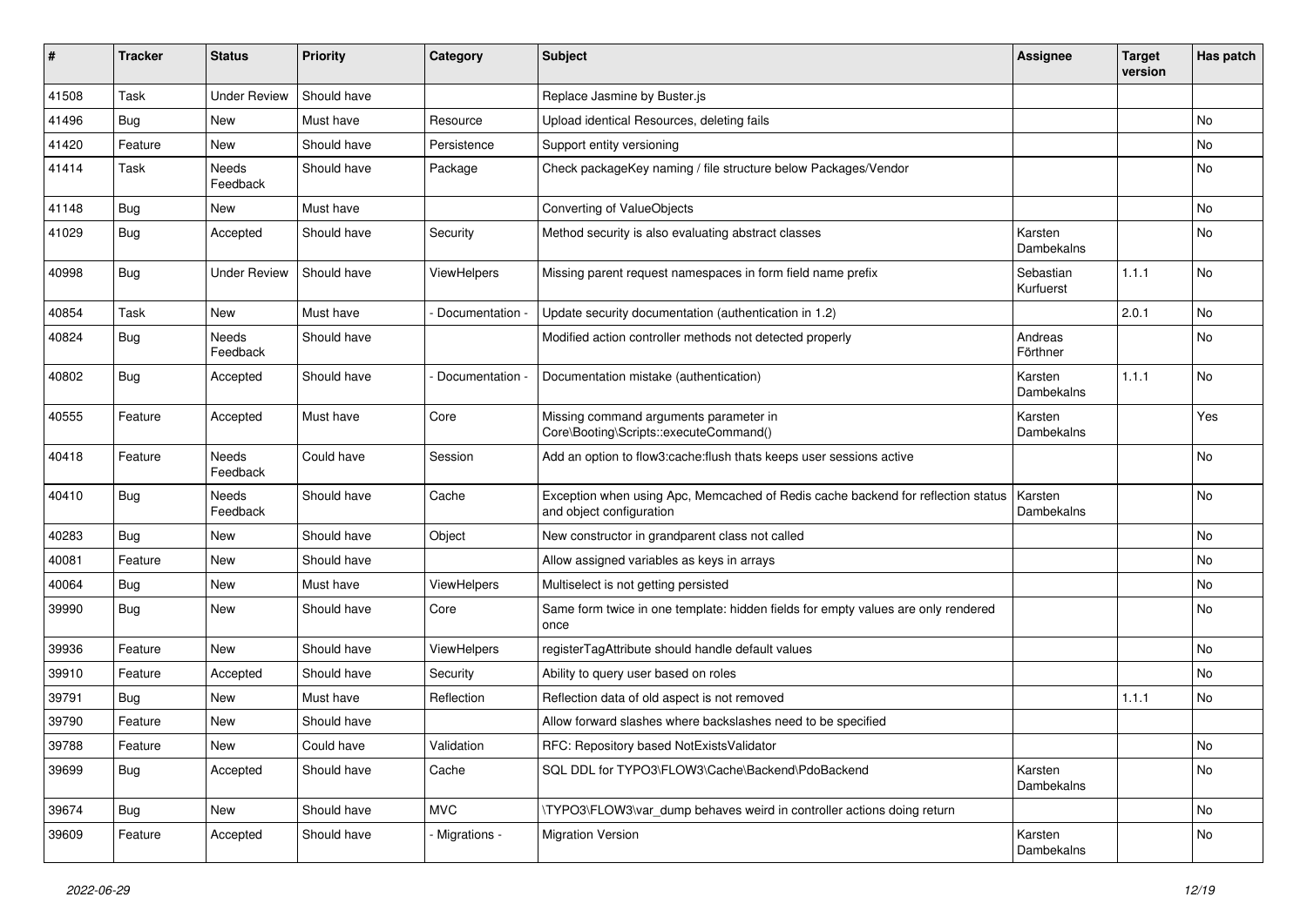| #     | <b>Tracker</b> | <b>Status</b>       | <b>Priority</b> | Category           | <b>Subject</b>                                                                                            | Assignee               | <b>Target</b><br>version | Has patch |
|-------|----------------|---------------------|-----------------|--------------------|-----------------------------------------------------------------------------------------------------------|------------------------|--------------------------|-----------|
| 39432 | Task           | <b>New</b>          | Should have     |                    | Clarify introducing properties                                                                            |                        |                          |           |
| 39414 | Bug            | New                 | Should have     | Documentation      | <b>Security Documentation</b>                                                                             |                        |                          | No        |
| 39253 | Feature        | Accepted            | Should have     | Resource           | Remove mirroring mode option and code                                                                     | Karsten<br>Dambekalns  |                          | No        |
| 39096 | Bug            | New                 | Should have     | Core               | Unnecessary compile invoked in non production context?                                                    |                        | 2.0.1                    | No        |
| 39088 | Feature        | New                 | Should have     | Core               | Add a sgnalslot before compilation                                                                        |                        |                          | No.       |
| 38980 | Bug            | New                 | Must have       | Validation         | ActionController: behavior of required arguments is not consistent                                        |                        |                          | No        |
| 38875 | Suggestion     | New                 | Should have     |                    | Have a Translator object available in action controllers                                                  |                        |                          |           |
| 38459 | Bug            | <b>New</b>          | Must have       |                    | Accessing a not present property/method should error verbosely                                            | Sebastian<br>Kurfuerst |                          |           |
| 38379 | Feature        | <b>New</b>          | Should have     |                    | Implement a Eel-ViewHelper                                                                                |                        |                          |           |
| 38369 | Bug            | <b>New</b>          | Must have       | View               | Resource ViewHelpers should not fall back to request package                                              |                        |                          | No        |
| 38222 | Feature        | <b>New</b>          | Could have      | Core               | Step execution signals with concrete name                                                                 |                        |                          | No        |
| 38216 | Bug            | Needs<br>Feedback   | Should have     |                    | Static method calls in reflected classes refer to Original class                                          |                        |                          | No        |
| 38130 | Feature        | New                 | Should have     |                    | Checkboxes and multiple select fields should have an assignable default value                             |                        |                          | No        |
| 38065 | Feature        | <b>New</b>          | Must have       | Security           | Implement content security for DQL queries                                                                | Andreas<br>Förthner    |                          | No        |
| 38038 | Task           | Accepted            | Should have     | Documentation      | Proofread FLOW3 manual                                                                                    | Ryan J. Peterson       |                          | No        |
| 38004 | Bug            | Accepted            | Should have     | Documentation -    | Missing CheatSheet folder for Getting Started manual                                                      | Karsten<br>Dambekalns  | 1.1.1                    | No        |
| 37885 | Feature        | New                 | Could have      | Cli                | Add CLI to show the object-configuration for a FLOW3 object-name                                          | <b>Martin Ficzel</b>   |                          | No        |
| 37846 | Feature        | <b>New</b>          | Should have     | Security           | Should be able to declare more than one controllerObjectName per requestPatterns                          |                        |                          | No        |
| 37831 | Task           | New                 | Could have      | - Testing -        | Evaluate using PHP 5.4's internal web server for Functional Testing                                       |                        |                          | No        |
| 37619 | Bug            | New                 | Should have     | <b>ViewHelpers</b> | Fatal Error when using variable in name attribute of Section ViewHelper                                   |                        |                          | No        |
| 37571 | <b>Bug</b>     | <b>New</b>          | Must have       | <b>AOP</b>         | Inherited proxies fail when implementing clone                                                            |                        |                          | No.       |
| 37564 | Bug            | New                 | Should have     | Validation         | Validation of Parent Object containing properties of type ManyToOne and<br>ManyToMany to same Target      |                        |                          | No        |
| 37473 | Bug            | New                 | Must have       | Testing -          | Subsequent Exceptions related to Doctrine Entity Manager makes it snap shut                               |                        |                          | No        |
| 37405 | Feature        | Under Review        | Should have     | MVC - Routing      | When changing a property wich is used in routing the Link-VH should direkt to the<br>new properties value |                        |                          | No        |
| 37373 | Feature        | <b>Under Review</b> | Should have     | Configuration      | Make annotation overrides / "injection" via Objects.yaml possible                                         | <b>Marc Neuhaus</b>    |                          | No        |
| 37372 | Feature        | Accepted            | Should have     | Persistence        | Inheritance in ORM should be configured automatically                                                     | Karsten<br>Dambekalns  |                          | No        |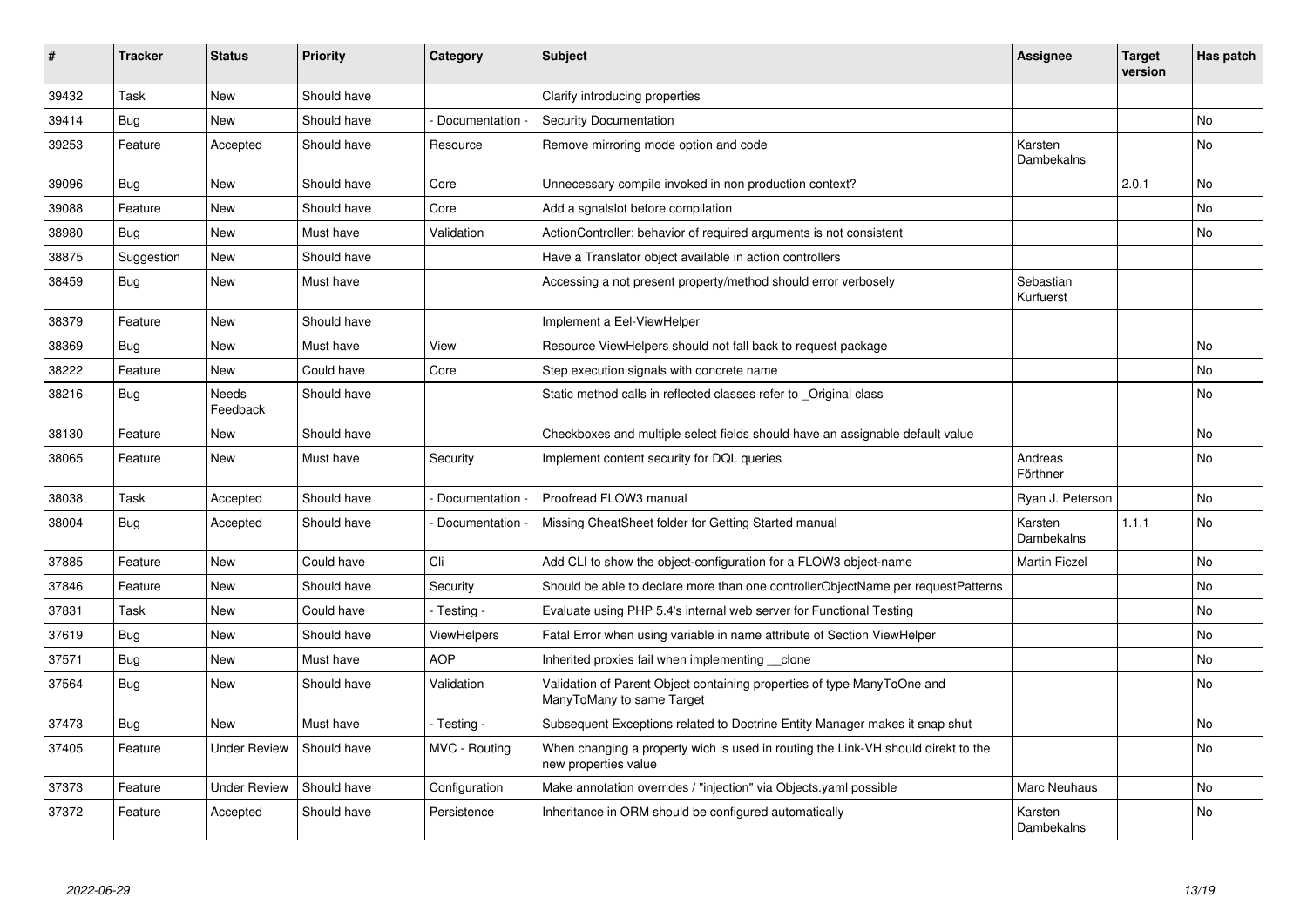| #     | <b>Tracker</b> | <b>Status</b>     | <b>Priority</b> | Category    | <b>Subject</b>                                                                                | Assignee                    | <b>Target</b><br>version | Has patch      |
|-------|----------------|-------------------|-----------------|-------------|-----------------------------------------------------------------------------------------------|-----------------------------|--------------------------|----------------|
| 37354 | Bug            | Accepted          | Should have     | Persistence | Do not apply generateValueHash() and generateUuid() if custom identifier is used              | Karsten<br>Dambekalns       |                          | <b>No</b>      |
| 37352 | Bug            | Under Review      | Must have       | Persistence | generateValueHash() should use getIdentifierByObject()                                        | Karsten<br>Dambekalns       |                          | N <sub>o</sub> |
| 37316 | Bug            | <b>New</b>        | Should have     | Validation  | Use findBestMatchingLocale instead of getDefaultLocale?                                       |                             |                          | No.            |
| 37302 | <b>Bug</b>     | Needs<br>Feedback | Should have     | Validation  | NumberValidator                                                                               | Carsten Bleicker            |                          | <b>No</b>      |
| 37292 | Bug            | Under Review      | Should have     | Property    | PropertyMappingConfiguration::mapUnknownProperties is not passed down to<br>Subconfiguration  | Sebastian<br>Kurfuerst      |                          | Yes            |
| 37279 | Feature        | New               | Should have     | Property    | Request PropertyMapping                                                                       |                             |                          | No.            |
| 37227 | <b>Bug</b>     | On Hold           | Must have       | Session     | securityContext->getParty is not available in widget context                                  |                             |                          | No             |
| 37212 | Feature        | Accepted          | Must have       | <b>Http</b> | Edge Side Includes (ESI)                                                                      | <b>Robert Lemke</b>         |                          | No             |
| 37095 | Feature        | New               | Should have     |             | It should be possible to set a different template on a Fluid TemplateView inside an<br>action | Christopher<br>Hlubek       |                          | N <sub>o</sub> |
| 36955 | Feature        | New               | Should have     | Error       | Add type filter to var dump()                                                                 |                             |                          | No             |
| 36840 | Task           | Accepted          | Should have     | 118n        | Improve exception for wrong locales                                                           | Karsten<br>Dambekalns       |                          | No.            |
| 36804 | <b>Bug</b>     | <b>New</b>        | Should have     | Persistence | Orphaned entities within aggregates are not removed                                           |                             |                          | N <sub>o</sub> |
| 36800 | Task           | Accepted          | Should have     | Resource    | Streamline Resource object API                                                                | Robert Lemke                |                          | No             |
| 36715 | Feature        | Accepted          | Should have     | Persistence | Make simultaneous use of multiple persistence backends possible                               | Karsten<br>Dambekalns       |                          | No             |
| 36662 | <b>Bug</b>     | Needs<br>Feedback | Should have     | ViewHelpers | Checked state isn't always correct when property is collection                                | Kevin Ulrich<br>Moschallski | 1.1.1                    | No             |
| 36655 | <b>Bug</b>     | New               | Should have     | Widgets     | <b>Pagination Links</b>                                                                       |                             |                          | No             |
| 36634 | <b>Bug</b>     | New               | Should have     |             | Reconstituted entities do not have their properties set when initializeObject() is<br>called  |                             |                          | No.            |
| 36633 | <b>Bug</b>     | New               | Should have     |             | Reconstituted entities should not have the FLOW3_Persistence_clone property set               |                             |                          | N <sub>o</sub> |
| 36559 | Feature        | New               | Could have      |             | New widget progress bar                                                                       |                             |                          | Yes            |
| 36510 | Feature        | New               | Should have     |             | <b>Firewall Redirect?</b>                                                                     |                             |                          | No             |
| 36509 | Feature        | New               | Should have     |             | redirectToUri to an uri with acl forces a 403 because of missing csrf token.                  |                             |                          | No             |
| 36508 | <b>Bug</b>     | New               | Should have     | Security    | <b>AuthenticationProvider Request Patterns</b>                                                |                             |                          | No             |
| 36495 | Bug            | New               | Should have     | Persistence | HTTP Response is sent before persistence preventing Exceptions to be displayed<br>on redirect |                             |                          | No             |
| 36410 | Feature        | New               | Should have     | ViewHelpers | Allow templates to send arguments back to layout                                              |                             |                          | No             |
| 35970 | Task           | New               | Should have     |             | Improve performance of Utility/Arrays::integerExplode by using array map                      |                             |                          | No             |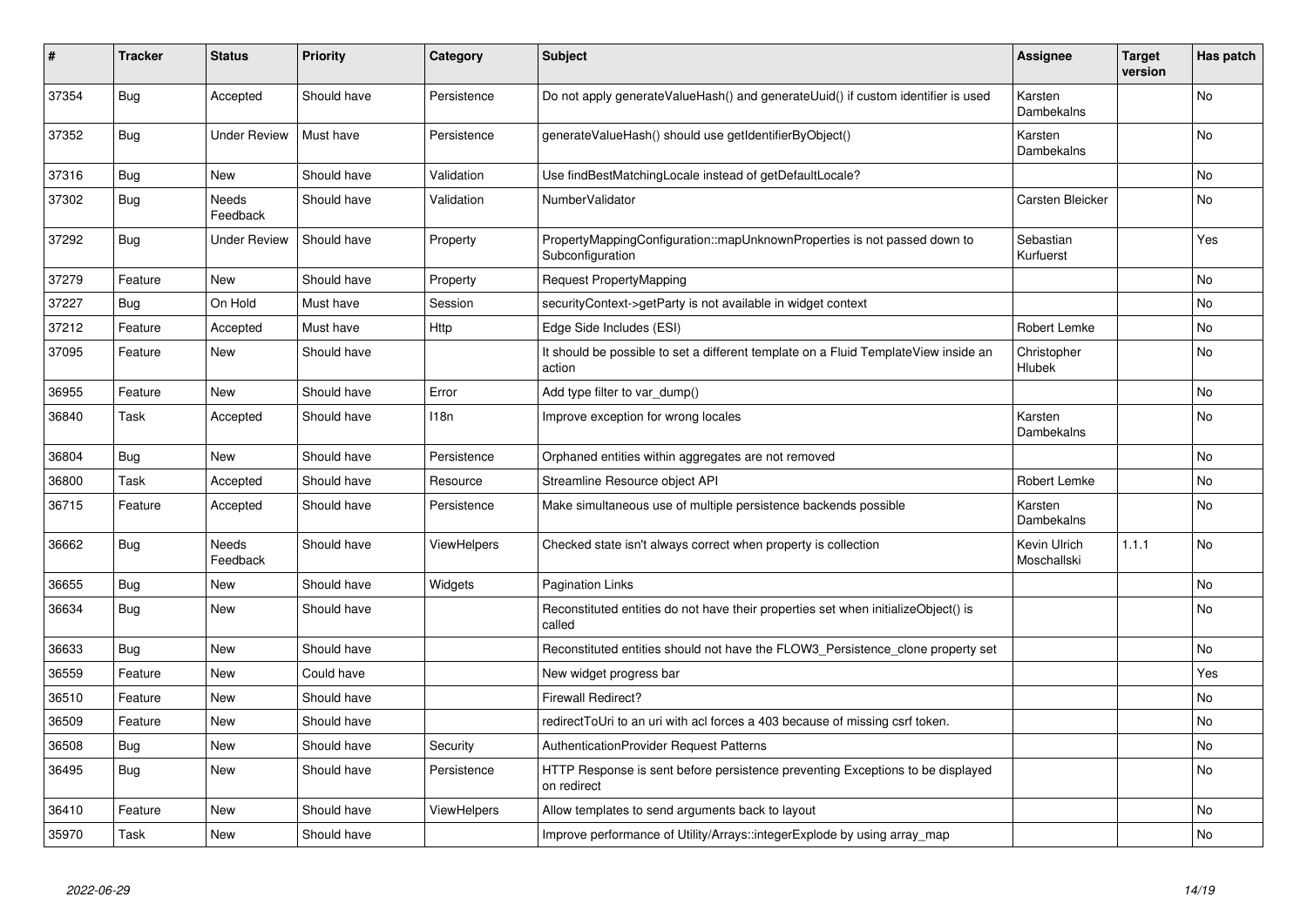| ∦     | <b>Tracker</b> | <b>Status</b>       | <b>Priority</b> | Category    | <b>Subject</b>                                                                                       | <b>Assignee</b>        | <b>Target</b><br>version | Has patch |
|-------|----------------|---------------------|-----------------|-------------|------------------------------------------------------------------------------------------------------|------------------------|--------------------------|-----------|
| 35868 | Bug            | On Hold             | Must have       | Environment | Unstable condition in Utility\Environment                                                            | Karsten<br>Dambekalns  |                          | No        |
| 35831 | Bug            | New                 | Must have       |             | Deleting or unpublishing of a resource deletes all published symlinks<br>(Web/_Resources/Persistent) |                        |                          | No        |
| 35783 | Feature        | New                 | Should have     | Object      | Lifecycle method after property mapping                                                              |                        |                          | No        |
| 35781 | Feature        | <b>New</b>          | Should have     | Validation  | Model validation                                                                                     |                        |                          | No        |
| 35720 | Bug            | <b>New</b>          | Must have       | Security    | Access denied Exception for widget links to actions with a policy                                    |                        |                          | No        |
| 35709 | Task           | New                 | Should have     | Cli         | Implement global Command aliases                                                                     |                        |                          | No        |
| 35420 | Suggestion     | <b>New</b>          | Should have     |             | Review use of try / catch in the Security Framework                                                  | Andreas<br>Förthner    |                          |           |
| 35388 | Feature        | New                 | Could have      | 118n        | Use the current package as default for translations within controllers                               |                        |                          | No        |
| 35083 | Bug            | New                 | Should have     | Object      | involving SecurityContext in Widget's __wakeup situation leads to an exception                       |                        |                          | No        |
| 35030 | Feature        | <b>Under Review</b> | Should have     | 118n        | Dynamic locale detection                                                                             | Karsten<br>Dambekalns  |                          | No        |
| 34879 | Bug            | Accepted            | Must have       | Persistence | Proxied object is not update()able                                                                   | Karsten<br>Dambekalns  |                          | No        |
| 34816 | Feature        | <b>New</b>          | Should have     | Security    | Long text encryption                                                                                 |                        |                          | No        |
| 34682 | Bug            | <b>Under Review</b> | Should have     | ViewHelpers | Radio Button missing checked on validation error                                                     |                        |                          | No        |
| 34674 | Feature        | Accepted            | Should have     | <b>MVC</b>  | NotFoundView is not injected in ActionController                                                     | Robert Lemke           |                          | No        |
| 34404 | Bug            | <b>New</b>          | Should have     |             | JsonView transformObject does not respect_descendAll configuration                                   |                        |                          | No        |
| 34309 | Task           | New                 | Could have      | ViewHelpers | Unknown ViewHelpers cause exception - should be handled more graceful                                |                        |                          | No        |
| 34134 | <b>Bug</b>     | Needs<br>Feedback   | Should have     | Property    | PropertyMapper throws unnecessary exception                                                          | Christian Müller       |                          | Yes       |
| 34133 | Feature        | New                 | Could have      | Property    | RFC: Handle Semicolons in Path part of URIs as Scoped Path Parameters                                |                        |                          | No        |
| 33937 | Feature        | Accepted            | Should have     | Resource    | Convenience method to resolve public "resource://" paths                                             | Karsten<br>Dambekalns  |                          | No        |
| 33710 | Feature        | New                 | Should have     |             | Configuration based on Domain                                                                        |                        |                          | No        |
| 33628 | Bug            | Needs<br>Feedback   | Must have       | ViewHelpers | Multicheckboxes (multiselect) for Collections don't work                                             | Christian Müller       |                          | No        |
| 33587 | Feature        | New                 | Should have     | Resource    | Automatically remove unused Resources                                                                |                        |                          | No        |
| 33551 | <b>Bug</b>     | New                 | Must have       | Core        | View helper values break out of a partial scope                                                      | Sebastian<br>Kurfuerst |                          | No        |
| 33465 | <b>Bug</b>     | New                 | Should have     | Command     | Some vital commands to recover the system fail when recovery is needed                               |                        |                          | No        |
| 33394 | Feature        | Needs<br>Feedback   | Should have     | Core        | Logical expression parser for BooleanNode                                                            | Tobias Liebig          |                          | No        |
| 33308 | Task           | New                 | Should have     |             | General date and time handling rules                                                                 |                        |                          |           |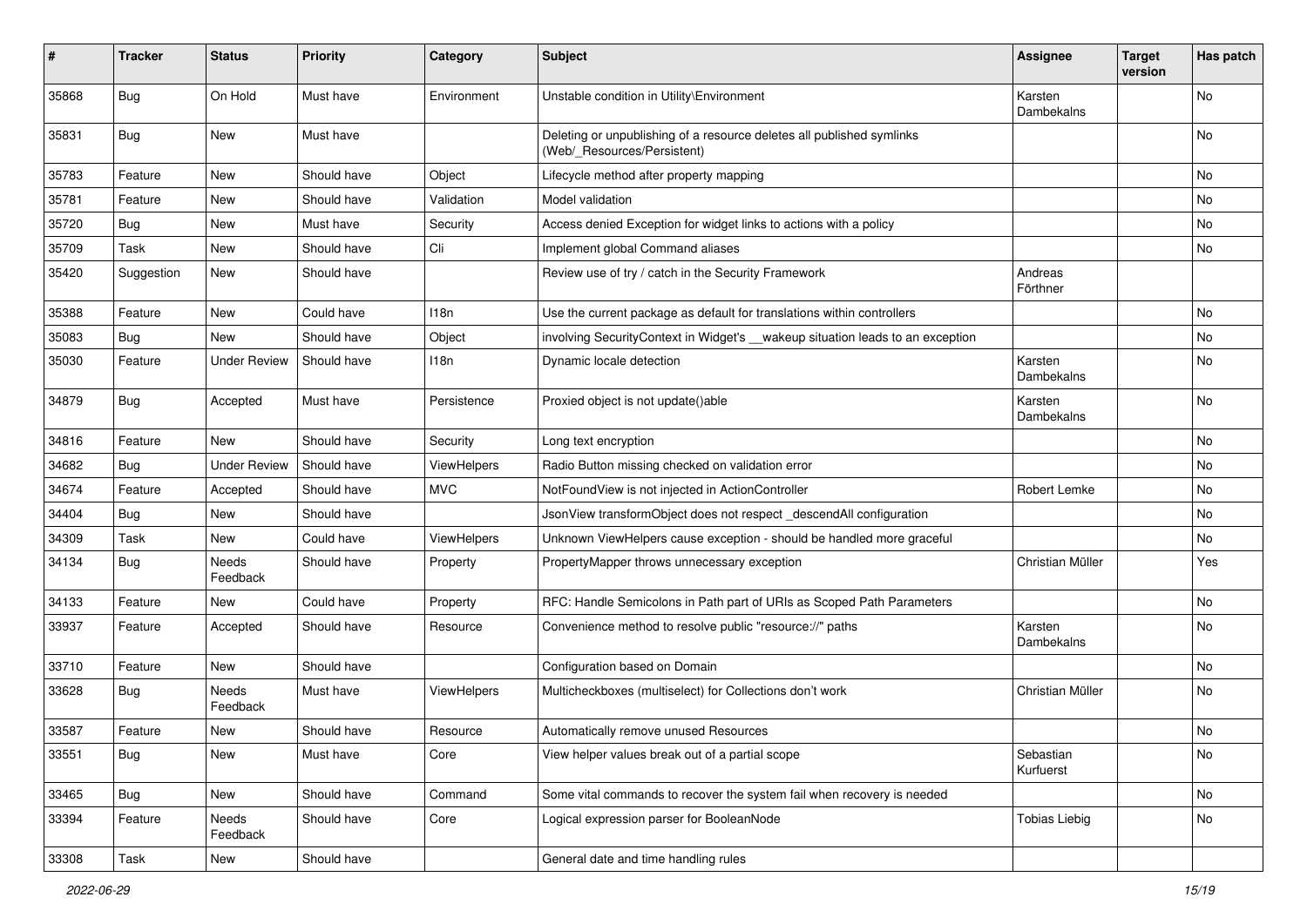| #     | <b>Tracker</b> | <b>Status</b>       | Priority    | Category        | <b>Subject</b>                                                                     | <b>Assignee</b>       | <b>Target</b><br>version | Has patch |
|-------|----------------|---------------------|-------------|-----------------|------------------------------------------------------------------------------------|-----------------------|--------------------------|-----------|
| 33293 | Bug            | New                 | Should have |                 | Injection to private variable results in injection of the the wrong class          |                       |                          | No        |
| 33258 | Major Feature  | Accepted            | Should have |                 | Implement support for Assetic                                                      |                       |                          | No        |
| 33215 | Feature        | New                 | Should have |                 | RFC: Dynamic values in ObjectAccess paths                                          |                       |                          | No        |
| 33078 | Bug            | <b>New</b>          | Should have | Security        | No Redirect to Login                                                               |                       |                          | No        |
| 33069 | Task           | New                 | Should have | Command         | Make command output sparse, implement generic verbose switch                       |                       |                          | No        |
| 33055 | <b>Bug</b>     | New                 | Must have   | Security        | AccessDeniedException instead of WebRedirect                                       |                       |                          | <b>No</b> |
| 33049 | Feature        | New                 | Could have  | Core            | Allow configuration of context without environment variable (needed for IIS)       |                       |                          | No        |
| 33024 | <b>Bug</b>     | Accepted            | Must have   | 118n            | Exception when validating a float in a Model with the Number validator             | Karsten<br>Dambekalns |                          | No        |
| 33018 | Feature        | New                 | Should have | 118n            | Translator should support override of labels from other packages                   |                       |                          | No        |
| 32985 | Feature        | New                 | Should have | Utility         | Implement Processing Rules when merging numerically-indexed arrays                 |                       |                          | No        |
| 32873 | <b>Bug</b>     | Accepted            | Must have   |                 | Value changes for logged in account are not persisted due to session serialization | Karsten<br>Dambekalns |                          | No        |
| 32869 | Bug            | New                 | Must have   | Security        | Security config tokenClass doesnt throw exception if not found the class           |                       |                          | <b>No</b> |
| 32707 | <b>Bug</b>     | Accepted            | Must have   | Cache           | <b>Bad Bad FileBackend</b>                                                         | Karsten<br>Dambekalns | 2.0.1                    | No        |
| 32607 | Feature        | Needs<br>Feedback   | Should have | 118n            | Export localized strings for JS consumption                                        | Karsten<br>Dambekalns |                          | No        |
| 32574 | <b>Bug</b>     | Accepted            | Should have | Core            | FLOW3 enters fork bombs when using cgi-fcgi vs cli                                 | Karsten<br>Dambekalns |                          | No        |
| 32425 | <b>Bug</b>     | Accepted            | Must have   | Security        | IpAddressRange methods not completly implemented                                   | Karsten<br>Dambekalns |                          | Yes       |
| 32294 | Feature        | New                 | Should have |                 | Lazy initialization of loggers                                                     |                       |                          | No        |
| 32106 | Feature        | Accepted            | Should have | Property        | Support for Object source in PropertyMapper                                        |                       |                          | Yes       |
| 32105 | <b>Bug</b>     | New                 | Must have   | Security        | IgnoreValidation ignored if ACL is set for this controller action                  |                       |                          | No        |
| 32035 | Task           | New                 | Should have | Core            | Improve fluid error messages                                                       |                       |                          | Yes       |
| 31955 | Feature        | New                 | Should have | Widgets         | f:uri.widget                                                                       |                       |                          | No        |
| 31500 | Bug            | <b>Under Review</b> | Must have   | Validation      | Argument validation for CLI requests is not done                                   | Karsten<br>Dambekalns |                          | No        |
| 31484 | Feature        | Needs<br>Feedback   | Could have  |                 | possibility to modify inner workings of proxy class builder                        |                       |                          | No        |
| 31339 | Task           | On Hold             | Could have  | Documentation - | Search                                                                             |                       |                          | No        |
| 31262 | Feature        | New                 | Should have | Object          | Named arguments in Objects.yaml for constructor arguments                          |                       |                          | No        |
| 31261 | Feature        | New                 | Should have | Object          | Virtual objects - generate proxy classes for interfaces                            |                       |                          | No        |
| 31210 | <b>Bug</b>     | New                 | Must have   | Object          | constructor of proxy class not compatible with interfaces defening a constructor   |                       |                          | No        |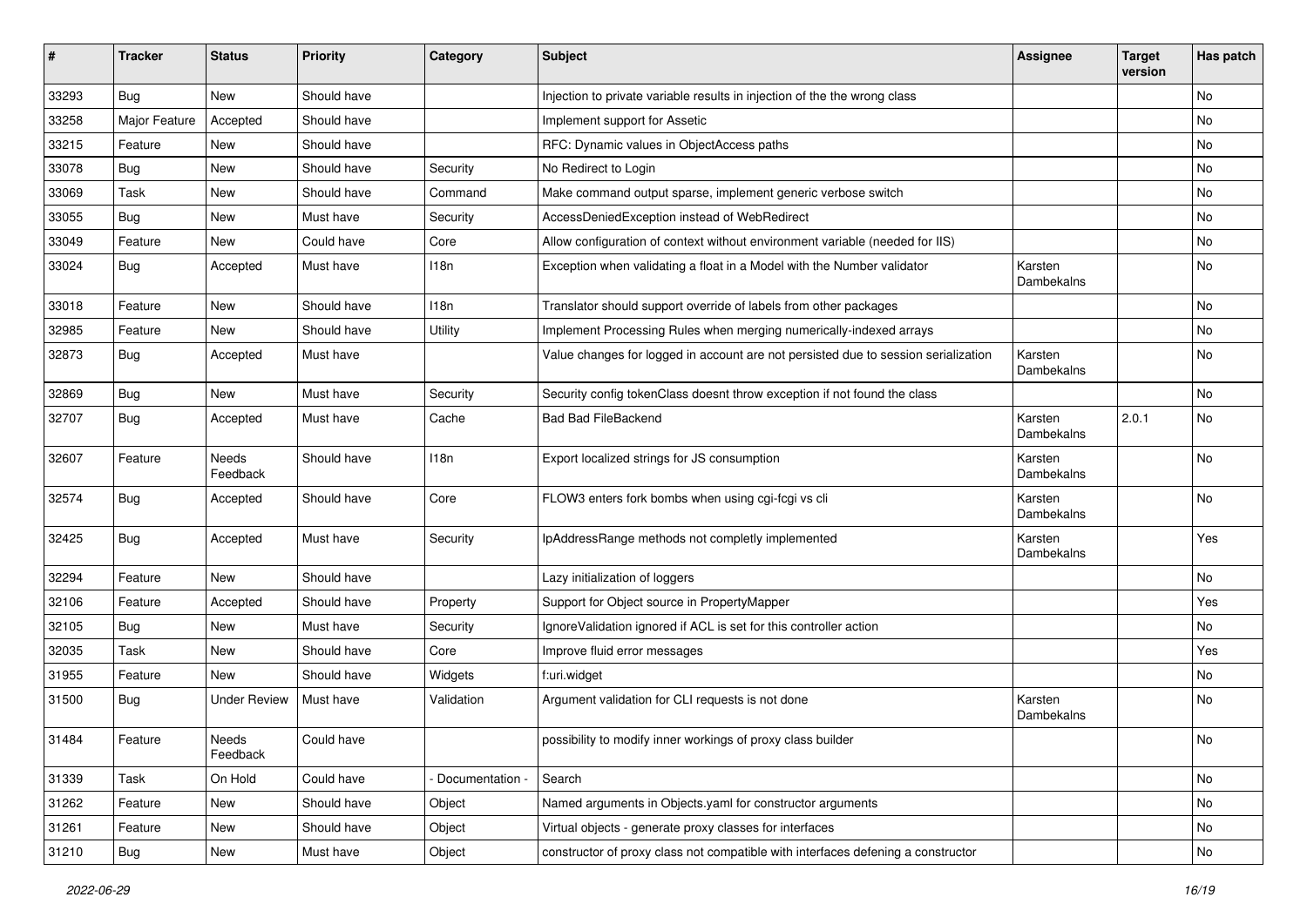| $\vert$ # | <b>Tracker</b> | <b>Status</b>            | <b>Priority</b> | Category      | <b>Subject</b>                                                                                                          | <b>Assignee</b>        | <b>Target</b><br>version | Has patch      |
|-----------|----------------|--------------------------|-----------------|---------------|-------------------------------------------------------------------------------------------------------------------------|------------------------|--------------------------|----------------|
| 31002     | <b>Bug</b>     | <b>New</b>               | Should have     | Reflection    | Generated __sleep method handles static properties as members.                                                          |                        |                          |                |
| 30937     | Bug            | New                      | Should have     | ViewHelpers   | CropViewHelper stringToTruncate can't be supplied so it can't be easily extended                                        |                        |                          | Yes            |
| 30933     | Feature        | Needs<br>Feedback        | Should have     | Persistence   | Check for unique constraints on add()                                                                                   | Karsten<br>Dambekalns  |                          | No             |
| 30890     | Feature        | Accepted                 | Should have     | <b>MVC</b>    | Developer Toolbar                                                                                                       | Christian Müller       |                          | N <sub>o</sub> |
| 30555     | Feature        | <b>New</b>               | Could have      | Core          | Make TagBuilder more extensible                                                                                         |                        |                          | No.            |
| 30428     | Feature        | New                      | Should have     | <b>MVC</b>    | Cloning of request arguments                                                                                            |                        |                          |                |
| 30425     | <b>Bug</b>     | New                      | Should have     | Security      | New methods are not updated in Policies during Development                                                              |                        |                          |                |
| 30424     | Bug            | New                      | Must have       | <b>MVC</b>    | Forward object arguments with changes                                                                                   |                        |                          |                |
| 30423     | Feature        | New                      | Should have     | <b>MVC</b>    | Rendering template of other action without forward                                                                      |                        |                          | No             |
| 30418     | Feature        | New                      | Should have     | Core          | Package bootstrapping following dependencies                                                                            |                        |                          |                |
| 30258     | Feature        | New                      | Should have     |               | Support optional package dependencies                                                                                   |                        |                          |                |
| 29972     | Feature        | Under Review             | Should have     | MVC - Routing | Configurable Redirects                                                                                                  | <b>Tim Kandel</b>      |                          | No             |
| 29794     | Feature        | New                      | Should have     |               | Initialize collections in generated models                                                                              |                        |                          |                |
| 29476     | Feature        | New                      | Should have     |               | Provider rendering time and query count for request                                                                     |                        |                          |                |
| 29425     | Bug            | New                      | Should have     | Persistence   | Deletion of a blog post with resources fails with FK constraint error                                                   |                        |                          |                |
| 29405     | <b>Bug</b>     | New                      | Must have       | Session       | When storing a new entity inside the session, it will be fully serialized instead of just<br>the reference being stored |                        |                          |                |
| 29387     | Feature        | <b>Needs</b><br>Feedback | Should have     | Security      | A token with wrong credentials should throw an exception                                                                | Andreas<br>Förthner    |                          |                |
| 29258     | Feature        | Needs<br>Feedback        | Should have     |               | Provide a way to override classes by environment                                                                        |                        |                          | No             |
| 29202     | Task           | <b>New</b>               | Should have     | Documentation | Provide a Cherokee Server Configuration for FLOW3                                                                       |                        |                          |                |
| 28964     | Feature        | New                      | Could have      |               | Integrate Behat tool for BDD                                                                                            |                        |                          |                |
| 28554     | <b>Bug</b>     | <b>New</b>               | Should have     |               | (v4) implement feature flag to disable caching                                                                          |                        |                          | No.            |
| 28553     | Bug            | <b>New</b>               | Should have     |               | improve XHProf test setup                                                                                               |                        |                          | No.            |
| 28552     | Bug            | New                      | Should have     |               | (v5) write ViewHelper test for compiled run; adjust functional test to do two passes<br>(uncached & cached)             |                        |                          | N <sub>o</sub> |
| 28551     | <b>Bug</b>     | Accepted                 | Should have     |               | (v4) backport VHTest                                                                                                    | Sebastian<br>Kurfuerst |                          | No.            |
| 28550     | <b>Bug</b>     | New                      | Should have     |               | (v4) make widgets cacheable, i.e. not implement childnodeaccess interface                                               |                        |                          | No             |
| 28549     | Bug            | New                      | Should have     |               | make widgets cacheable, i.e. not implement childnodeaccess interface                                                    |                        |                          | No             |
| 28399     | Feature        | Needs<br>Feedback        | Should have     | Validation    | Validation message and code should be configurable for bundled validators                                               |                        |                          | No             |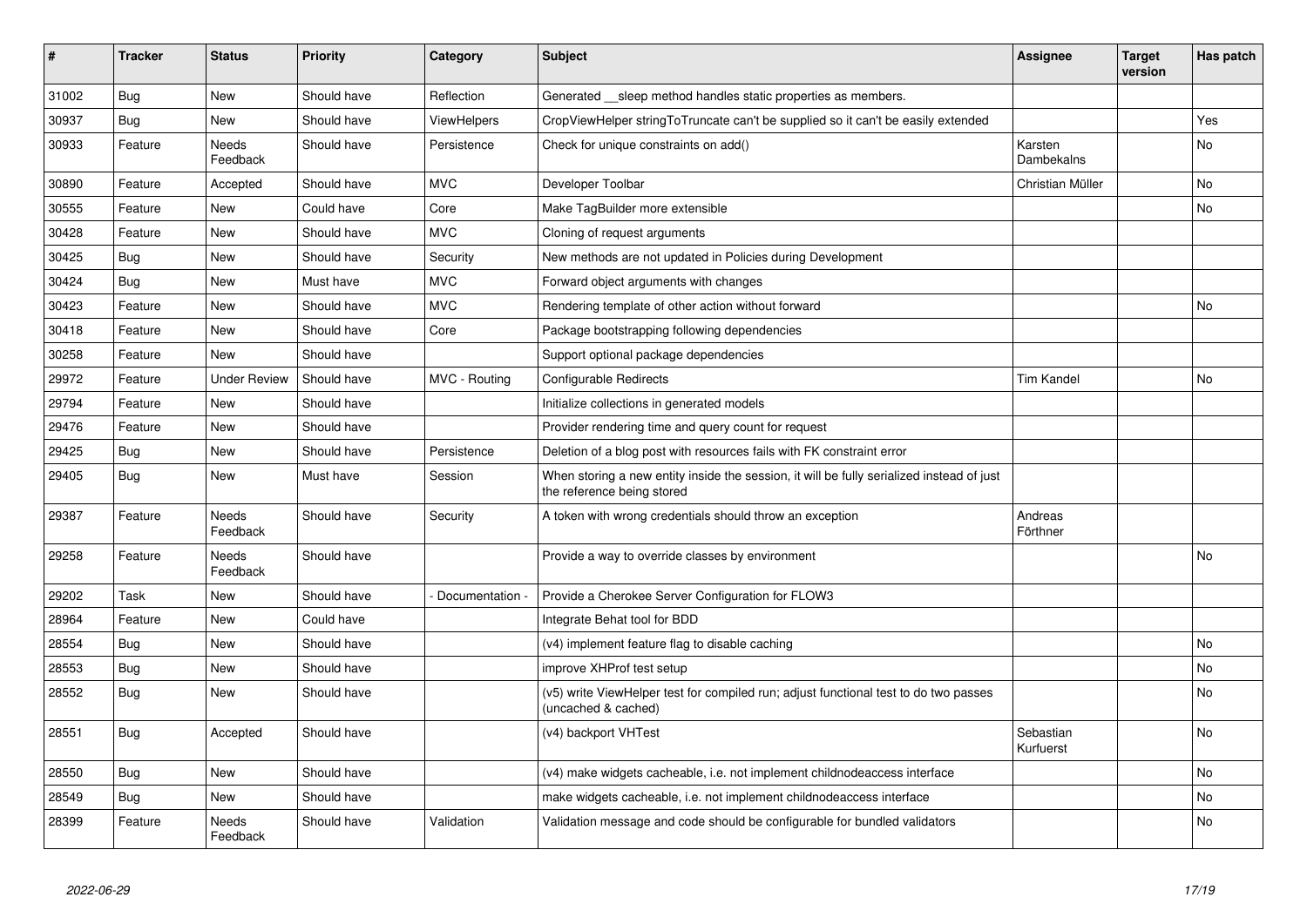| #     | <b>Tracker</b> | <b>Status</b>     | <b>Priority</b>      | Category      | <b>Subject</b>                                                                         | <b>Assignee</b>         | <b>Target</b><br>version | Has patch |
|-------|----------------|-------------------|----------------------|---------------|----------------------------------------------------------------------------------------|-------------------------|--------------------------|-----------|
| 28319 | Bug            | Needs<br>Feedback | Should have          | Security      | Access denied will be logged at the wrong location in nested calls                     |                         |                          | No        |
| 28231 | Feature        | New               | Should have          | <b>MVC</b>    | Allow output to STDERR for CLI Response                                                |                         |                          |           |
| 28136 | Feature        | New               | Should have          | Persistence   | <b>HTTP Semantics for Transactions and more</b>                                        |                         |                          | No.       |
| 28074 | Feature        | Needs<br>Feedback | Should have          |               | Provide a shell script that installs Phoenix or FLOW3 from git                         | Markus Bucher           |                          | No        |
| 28052 | Feature        | On Hold           | Should have          | Security      | Possibility to enable or disable accounts                                              | <b>Julian Kleinhans</b> |                          | No        |
| 28016 | Bug            | Needs<br>Feedback | Should have          | Persistence   | Cascade remove of cleared ArrayCollection                                              | Karsten<br>Dambekalns   |                          | No.       |
| 27798 | Bug            | Accepted          | Must have            | Security      | CSRF protection not working for forms in a plugin                                      |                         | 2.0.1                    | No        |
| 27721 | Bug            | Needs<br>Feedback | Should have          | Resource      | Permissions of uploaded resources not correct                                          | Karsten<br>Dambekalns   |                          | No        |
| 27607 | Bug            | New               | Must have            | Core          | Make Fluid comparisons work when first element is STRING, second is NULL.              |                         |                          | No        |
| 27561 | Task           | Accepted          | Could have           | Documentation | Complete documentation                                                                 |                         |                          | No.       |
| 27379 | Bug            | Needs<br>Feedback | Must have            |               | add check to clear the database at tearDown in testing                                 |                         |                          | No        |
| 27322 | Feature        | On Hold           | Should have          |               | Add support for Appserver-in-PHP, which could result in much faster executions.        | Christopher<br>Hlubek   |                          | <b>No</b> |
| 27088 | <b>Bug</b>     | On Hold           | Should have          | Object        | initializeObject() is called too early when reconstructing entities                    |                         |                          | No        |
| 27045 | <b>Bug</b>     | New               | Should have          | <b>AOP</b>    | Introduced properties are not available in the reflection service during a compile run |                         |                          |           |
| 26986 | Feature        | Accepted          | Should have          |               | Debug toolbar                                                                          | Christian Müller        |                          | No        |
| 26943 | Feature        | Needs<br>Feedback | Should have          | 118n          | Add i18n support to domain models                                                      | Karsten<br>Dambekalns   |                          | No        |
| 26767 | Feature        | New               | Should have          | Reflection    | Reflection method to get a method return type and documentation                        |                         |                          |           |
| 26765 | Feature        | Accepted          | Should have          | Reflection    | Support class schema features for every reflected class                                | Karsten<br>Dambekalns   |                          | No        |
| 26745 | Feature        | New               | Should have          | <b>MVC</b>    | MVC should know about entities lying in the session                                    |                         |                          | No        |
| 26664 | Task           | New               | Won't have this time | ViewHelpers   | Clean up Form ViewHelpers                                                              |                         |                          | No        |
| 26658 | Task           | New               | Won't have this time | ViewHelpers   | Make Form ViewHelpers consistent                                                       |                         |                          | No        |
| 25988 | Bug            | New               | Should have          | Object        | Useless proxies are built for some classes                                             |                         |                          |           |
| 25907 | Task           | New               | Should have          | <b>MVC</b>    | Referrer should only contain the URI of the previous request                           |                         |                          |           |
| 13559 | <b>Bug</b>     | Accepted          | Should have          | Persistence   | ObjectSerializer failes with persistent objects within arrays                          | Karsten<br>Dambekalns   |                          | No        |
| 13045 | Bug            | New               | Should have          |               | Entity decode of strings are different between if-conditions and output of variable    |                         |                          |           |
| 12863 | <b>Bug</b>     | New               | Should have          | Core          | Attributes of a viewhelper can't contain a '-'                                         | Sebastian<br>Kurfuerst  |                          | No        |